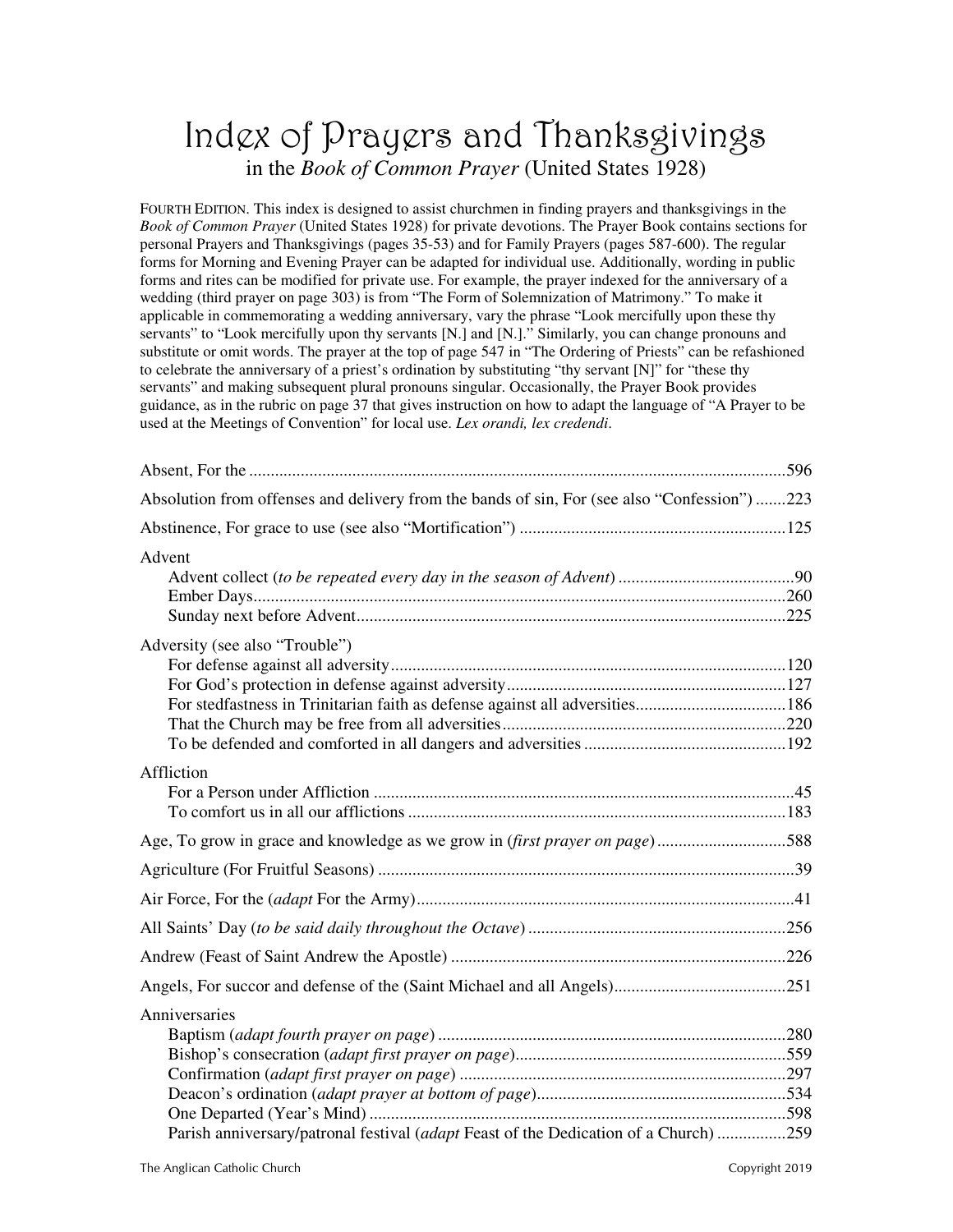| Annual Parish meeting                                                          |  |
|--------------------------------------------------------------------------------|--|
| A Prayer to be used at the Meetings of Convention (adapt for parish)36         |  |
|                                                                                |  |
|                                                                                |  |
|                                                                                |  |
| Apostles                                                                       |  |
|                                                                                |  |
|                                                                                |  |
|                                                                                |  |
|                                                                                |  |
|                                                                                |  |
|                                                                                |  |
|                                                                                |  |
|                                                                                |  |
|                                                                                |  |
|                                                                                |  |
|                                                                                |  |
|                                                                                |  |
|                                                                                |  |
|                                                                                |  |
|                                                                                |  |
|                                                                                |  |
| <b>Armed Forces</b>                                                            |  |
|                                                                                |  |
| For the Navy (includes Marine Corps; adaptable for the Coast Guard)42          |  |
|                                                                                |  |
|                                                                                |  |
| Ascension Day collect (to be said daily throughout the Octave of Ascension)177 |  |
|                                                                                |  |
| Ash Wednesday (see also "Penance")                                             |  |
|                                                                                |  |
|                                                                                |  |
| Ask                                                                            |  |
|                                                                                |  |
| To ask for God's direction guided by meek judgment (For Guidance) 595          |  |
|                                                                                |  |
|                                                                                |  |
|                                                                                |  |
| <b>Baptism</b>                                                                 |  |
|                                                                                |  |
|                                                                                |  |
|                                                                                |  |
|                                                                                |  |
|                                                                                |  |
|                                                                                |  |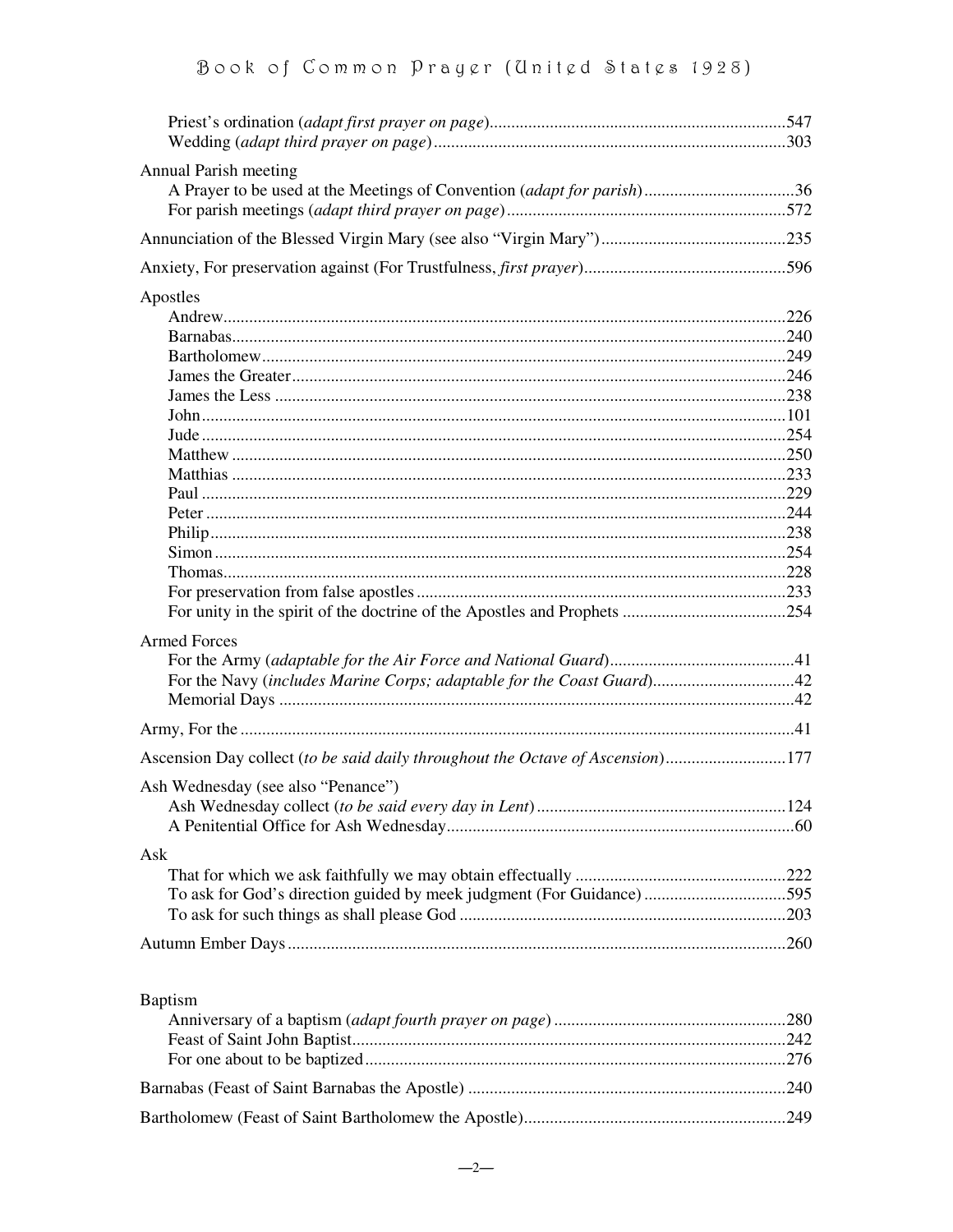| Bedtime prayers (see "Night Time Prayers")                                                                       |  |
|------------------------------------------------------------------------------------------------------------------|--|
| Belief (see "Orthodox belief")                                                                                   |  |
|                                                                                                                  |  |
|                                                                                                                  |  |
| Birthday<br>To grow in grace and knowledge as we grow in age (first prayer on page)588                           |  |
| Bishops (see also "Clergy")<br>Meeting of bishops (A Prayer to be used at the Meetings of Convention)36          |  |
| <b>Blessed Sacrament (see "Sacraments")</b>                                                                      |  |
| Blessed Virgin Mary (see "Virgin Mary")                                                                          |  |
| <b>Blessings</b>                                                                                                 |  |
|                                                                                                                  |  |
| Calling (see "Vocation")                                                                                         |  |
| Canticles                                                                                                        |  |
| Charity (see also "Love")<br>For fervent charity among families (For a Blessing on the Families of the Land) 598 |  |
| Children (see also "Newborn child")                                                                              |  |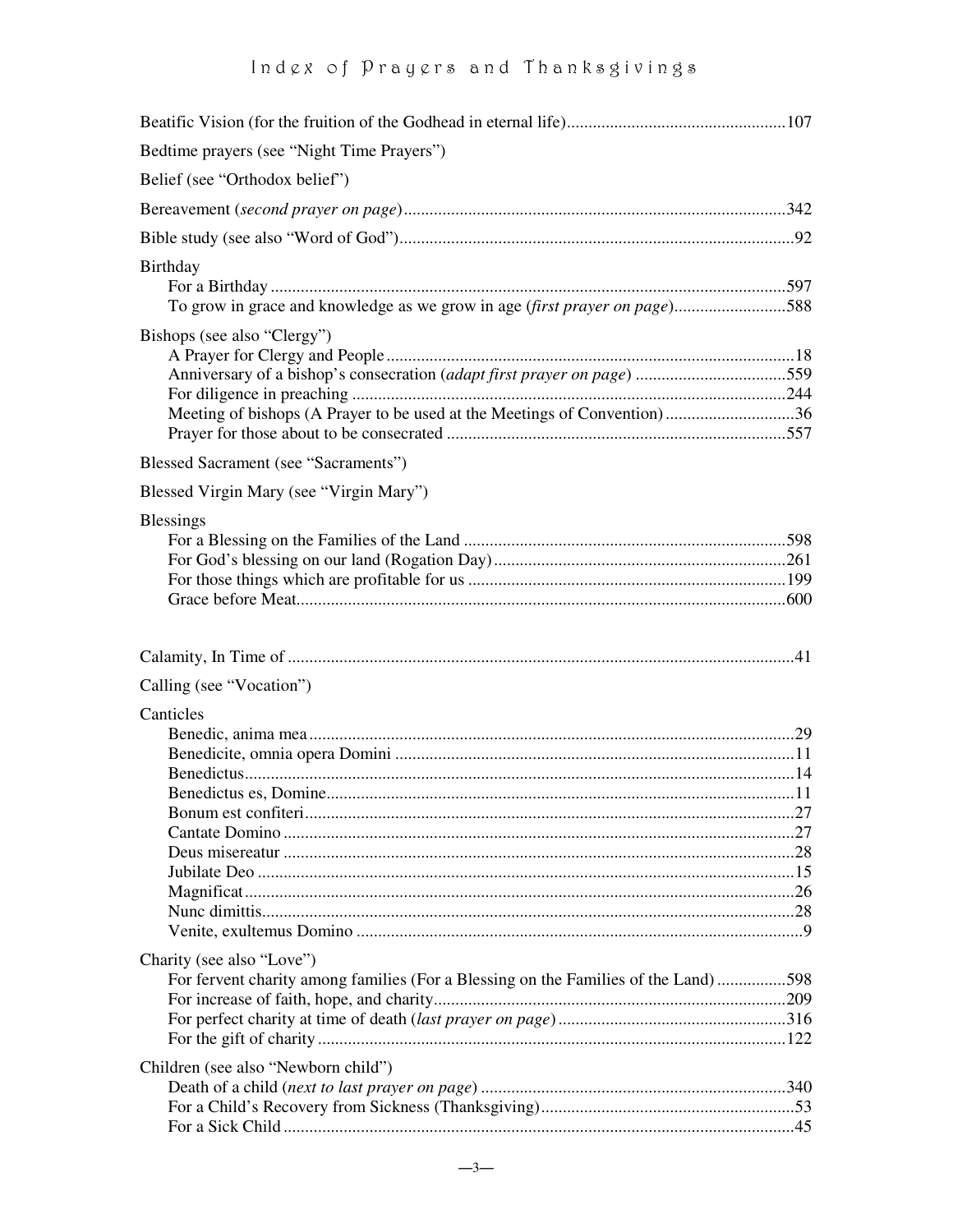| Christ (see "Jesus")                                                        |  |
|-----------------------------------------------------------------------------|--|
| Christian Service (see also "Stewardship")                                  |  |
|                                                                             |  |
|                                                                             |  |
|                                                                             |  |
|                                                                             |  |
|                                                                             |  |
|                                                                             |  |
|                                                                             |  |
| Church (see also "Parish" and "Ecumenical Prayers")                         |  |
|                                                                             |  |
| A Prayer to be used at the Meetings of Convention (adaptable for synods) 36 |  |
|                                                                             |  |
|                                                                             |  |
| For a priest's parish ministry (adapt first or second prayers on page)572   |  |
|                                                                             |  |
| For God to cleanse and defend the Church and preserve it evermore 212       |  |
|                                                                             |  |
|                                                                             |  |
|                                                                             |  |
|                                                                             |  |
|                                                                             |  |
|                                                                             |  |
|                                                                             |  |
|                                                                             |  |
|                                                                             |  |
|                                                                             |  |
|                                                                             |  |
|                                                                             |  |
|                                                                             |  |
|                                                                             |  |
|                                                                             |  |
|                                                                             |  |
|                                                                             |  |
|                                                                             |  |
|                                                                             |  |
|                                                                             |  |
|                                                                             |  |
|                                                                             |  |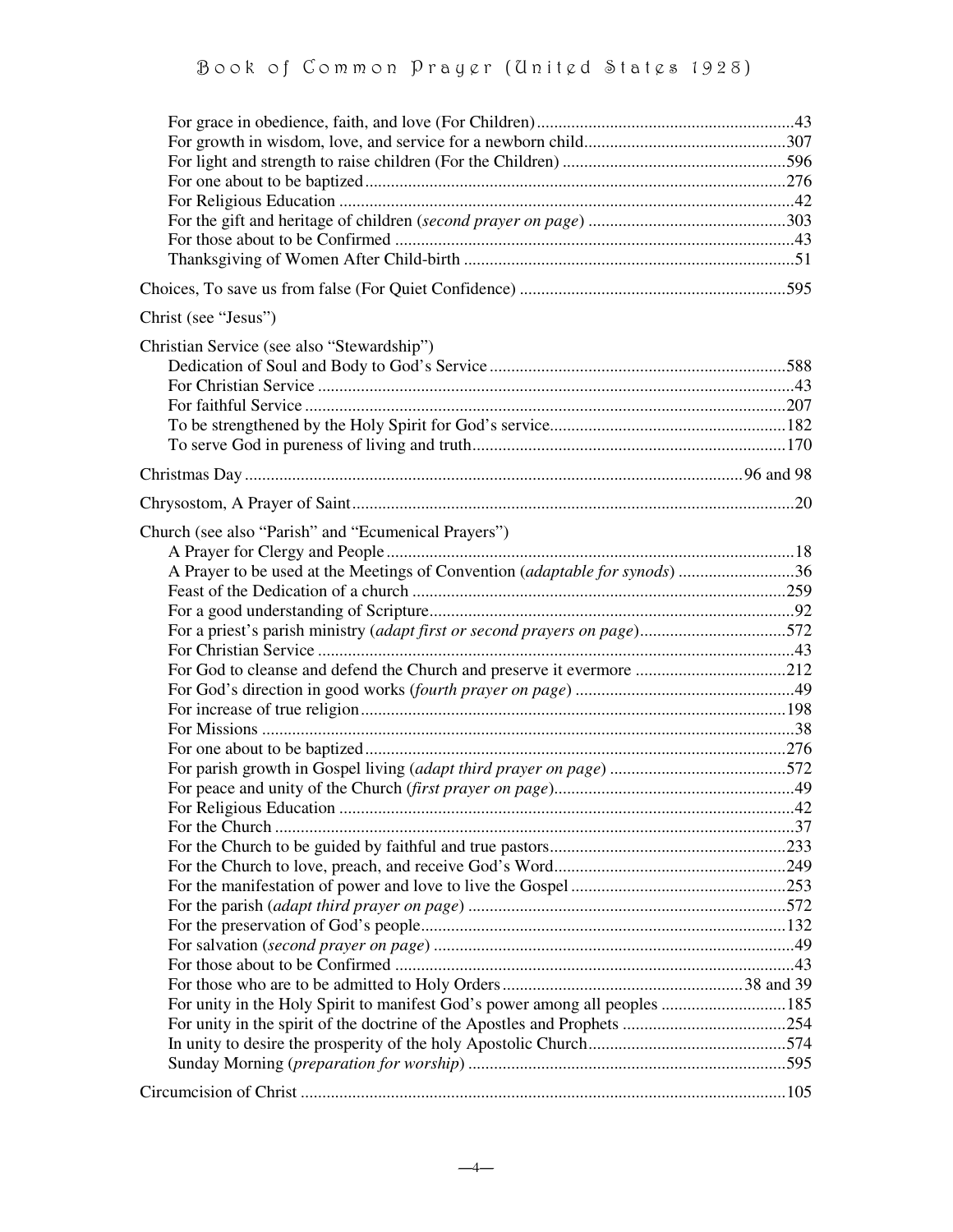| Civil authorities (see also "Government")                                              |  |
|----------------------------------------------------------------------------------------|--|
|                                                                                        |  |
|                                                                                        |  |
|                                                                                        |  |
|                                                                                        |  |
|                                                                                        |  |
| Civil holidays                                                                         |  |
|                                                                                        |  |
|                                                                                        |  |
|                                                                                        |  |
|                                                                                        |  |
|                                                                                        |  |
| Clergy                                                                                 |  |
|                                                                                        |  |
|                                                                                        |  |
| Anniversary of a deacon's ordination (adapt prayer at bottom of page)534               |  |
|                                                                                        |  |
| For all estates of men in their vocation and ministry (second prayer on page)156       |  |
|                                                                                        |  |
|                                                                                        |  |
| For the Holy Spirit to inspire men to offer themselves for ordination (Ember Days) 260 |  |
|                                                                                        |  |
|                                                                                        |  |
|                                                                                        |  |
|                                                                                        |  |
|                                                                                        |  |
|                                                                                        |  |
| Comfort (see also "Strength")                                                          |  |
|                                                                                        |  |
|                                                                                        |  |
|                                                                                        |  |
|                                                                                        |  |
|                                                                                        |  |
|                                                                                        |  |
| To give comfort and sure confidence to the sick (first prayer on page)309              |  |
|                                                                                        |  |
|                                                                                        |  |
|                                                                                        |  |
| Commandments                                                                           |  |
|                                                                                        |  |
|                                                                                        |  |
| That we may cheerfully accomplish those things which God commands 217                  |  |
|                                                                                        |  |
| To make us love what God commands that we may obtain His promises209                   |  |
|                                                                                        |  |
|                                                                                        |  |

Communion (see "Holy Communion")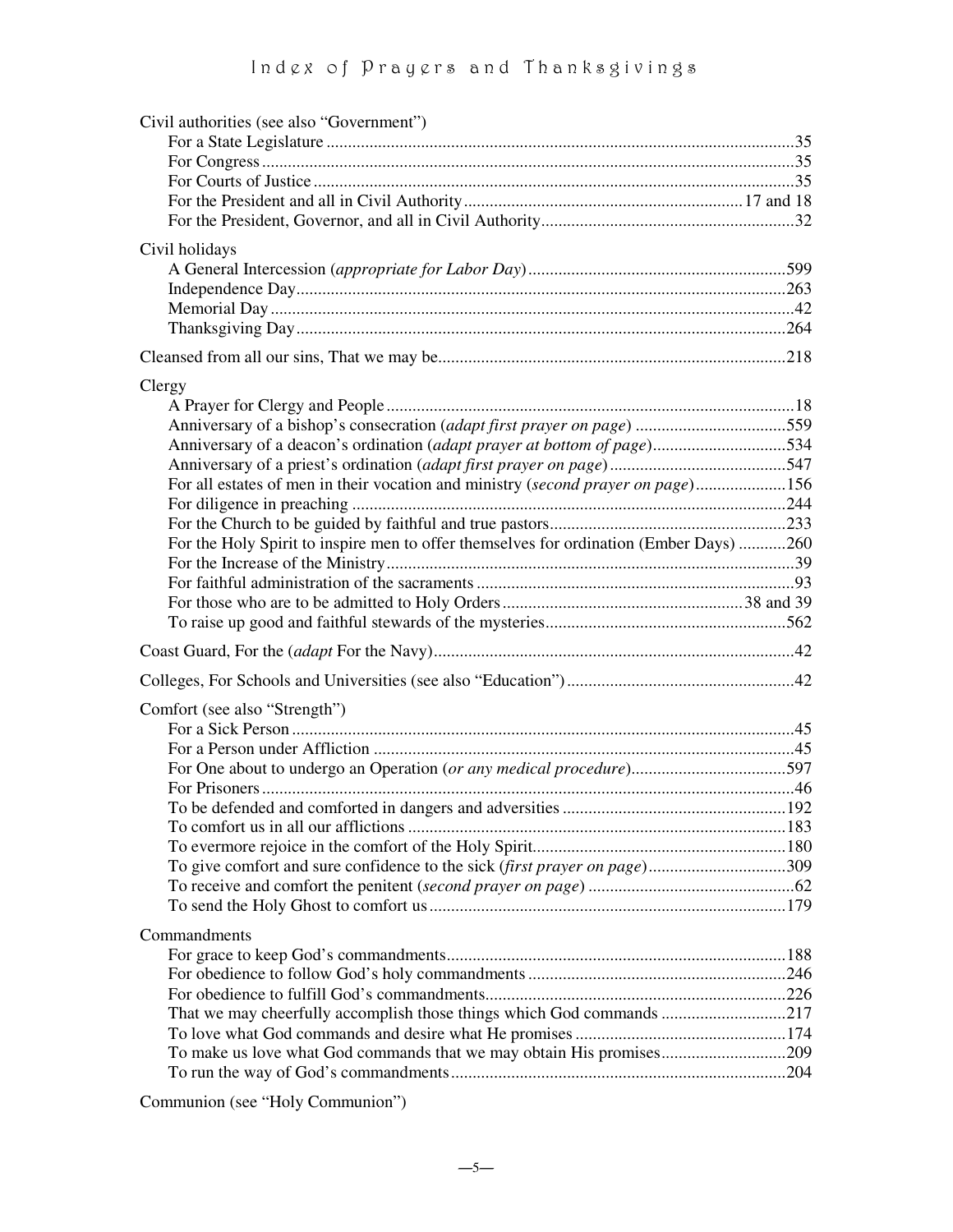| Communion of Saints (see also "Faithful Departed")                                             |  |
|------------------------------------------------------------------------------------------------|--|
|                                                                                                |  |
|                                                                                                |  |
| For entrance of a departed soul to the fellowship of the saints (second prayer on page)334     |  |
| For eternal unity at time of death with those gone before (first prayer on page)268            |  |
|                                                                                                |  |
| For grace to follow the stedfast faith of the saints <i>(third prayer on page)</i> 336         |  |
| To be partakers of the inheritance of the saints in light (last prayer on page)335             |  |
| Prayer for the good examples of the departed (third prayer on page)334                         |  |
|                                                                                                |  |
| Confession                                                                                     |  |
|                                                                                                |  |
|                                                                                                |  |
|                                                                                                |  |
|                                                                                                |  |
| Confidence                                                                                     |  |
| For One About to Undergo an Operation (or any medical procedure)597                            |  |
|                                                                                                |  |
|                                                                                                |  |
| For the confidence of a certain faith at time of death (last prayer on page)316                |  |
|                                                                                                |  |
| To give comfort and sure confidence to the sick (first prayer on page)309                      |  |
| Confirmation                                                                                   |  |
|                                                                                                |  |
|                                                                                                |  |
| Congregation (see "Parish")                                                                    |  |
|                                                                                                |  |
| Conscience                                                                                     |  |
| For a conscience void of offense to others (Prayer for grace to reform and grow Better)590     |  |
|                                                                                                |  |
| For the testimony of a good conscience at death <i>(last prayer on page)</i> 316               |  |
|                                                                                                |  |
| Consecration                                                                                   |  |
|                                                                                                |  |
|                                                                                                |  |
| Contrition                                                                                     |  |
|                                                                                                |  |
|                                                                                                |  |
|                                                                                                |  |
|                                                                                                |  |
|                                                                                                |  |
|                                                                                                |  |
| Convention, Prayer to be Used at the Meetings of <i>(adaptable for synods and parishes)</i> 36 |  |
| Conversion (see also "Evangelism" and "Salvation")                                             |  |
|                                                                                                |  |
|                                                                                                |  |
|                                                                                                |  |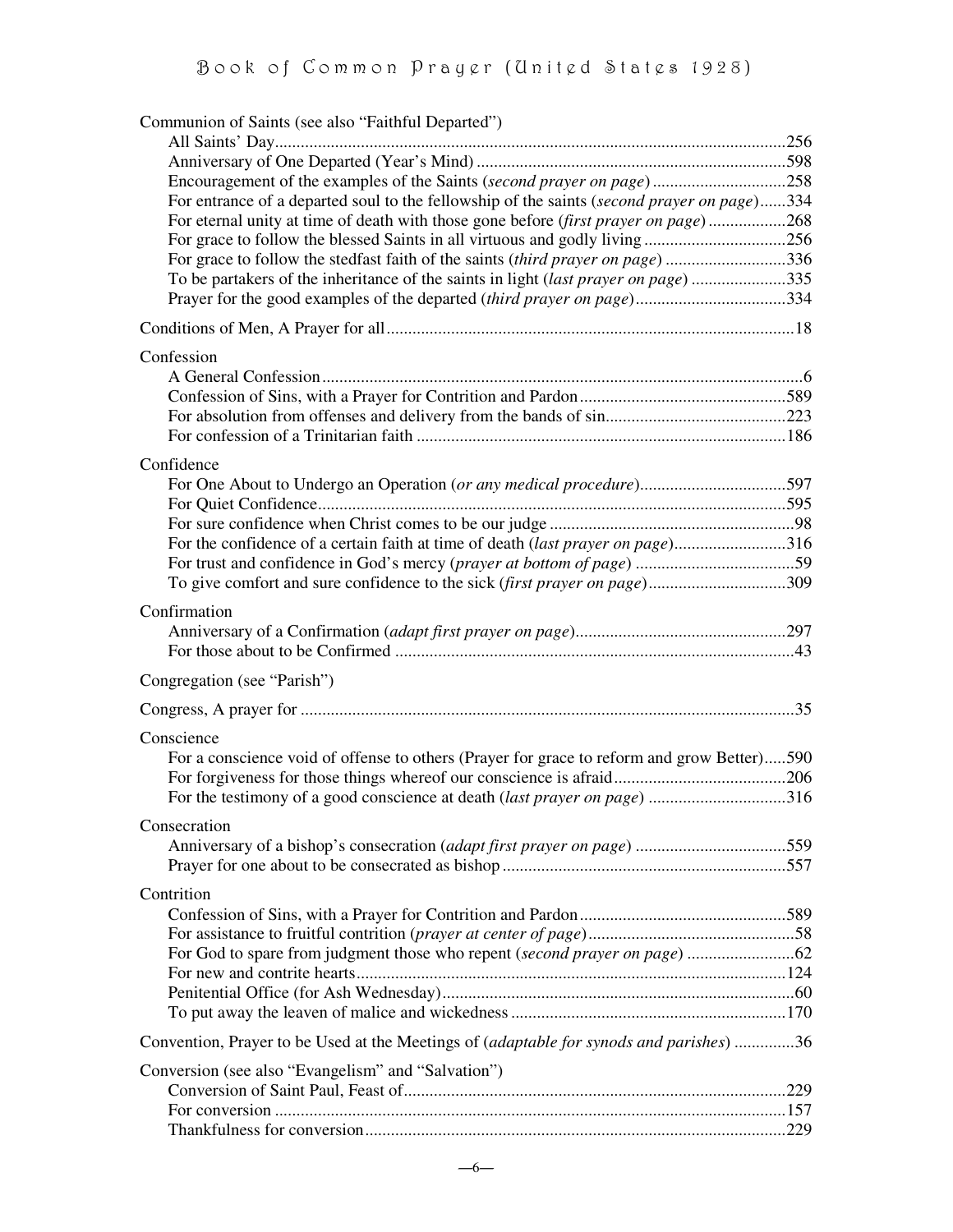| Country                                                                                                                                                                                                                                                                                                             |  |
|---------------------------------------------------------------------------------------------------------------------------------------------------------------------------------------------------------------------------------------------------------------------------------------------------------------------|--|
|                                                                                                                                                                                                                                                                                                                     |  |
|                                                                                                                                                                                                                                                                                                                     |  |
|                                                                                                                                                                                                                                                                                                                     |  |
|                                                                                                                                                                                                                                                                                                                     |  |
|                                                                                                                                                                                                                                                                                                                     |  |
|                                                                                                                                                                                                                                                                                                                     |  |
|                                                                                                                                                                                                                                                                                                                     |  |
|                                                                                                                                                                                                                                                                                                                     |  |
| For the Navy (includes Marine Corps; adaptable for the Coast Guard)42                                                                                                                                                                                                                                               |  |
|                                                                                                                                                                                                                                                                                                                     |  |
|                                                                                                                                                                                                                                                                                                                     |  |
|                                                                                                                                                                                                                                                                                                                     |  |
| Courage                                                                                                                                                                                                                                                                                                             |  |
|                                                                                                                                                                                                                                                                                                                     |  |
|                                                                                                                                                                                                                                                                                                                     |  |
|                                                                                                                                                                                                                                                                                                                     |  |
|                                                                                                                                                                                                                                                                                                                     |  |
| Creation                                                                                                                                                                                                                                                                                                            |  |
|                                                                                                                                                                                                                                                                                                                     |  |
|                                                                                                                                                                                                                                                                                                                     |  |
|                                                                                                                                                                                                                                                                                                                     |  |
| Cross (see also "Persecution")                                                                                                                                                                                                                                                                                      |  |
|                                                                                                                                                                                                                                                                                                                     |  |
|                                                                                                                                                                                                                                                                                                                     |  |
| To approach the glory of the resurrection by Christ's cross and passion 235                                                                                                                                                                                                                                         |  |
|                                                                                                                                                                                                                                                                                                                     |  |
|                                                                                                                                                                                                                                                                                                                     |  |
|                                                                                                                                                                                                                                                                                                                     |  |
| Danger                                                                                                                                                                                                                                                                                                              |  |
| For defense against fear of dangers and death (God's Protection through the Night)591                                                                                                                                                                                                                               |  |
|                                                                                                                                                                                                                                                                                                                     |  |
| That we not run into any kind of danger this day (A Collect for Grace) 17                                                                                                                                                                                                                                           |  |
|                                                                                                                                                                                                                                                                                                                     |  |
| To defend us from all perils and dangers of this night (A Collect for Aid Against Perils) 31                                                                                                                                                                                                                        |  |
| Darkness (see also "Mental Darkness")                                                                                                                                                                                                                                                                               |  |
|                                                                                                                                                                                                                                                                                                                     |  |
|                                                                                                                                                                                                                                                                                                                     |  |
|                                                                                                                                                                                                                                                                                                                     |  |
| Deacons (see also "Clergy")                                                                                                                                                                                                                                                                                         |  |
|                                                                                                                                                                                                                                                                                                                     |  |
| Anniversary of a deacon's ordination (adapt prayer at bottom of page)534                                                                                                                                                                                                                                            |  |
|                                                                                                                                                                                                                                                                                                                     |  |
|                                                                                                                                                                                                                                                                                                                     |  |
| $\frac{1}{2}$ $\frac{1}{2}$ $\frac{1}{2}$ $\frac{1}{2}$ $\frac{1}{2}$ $\frac{1}{2}$ $\frac{1}{2}$ $\frac{1}{2}$ $\frac{1}{2}$ $\frac{1}{2}$ $\frac{1}{2}$ $\frac{1}{2}$ $\frac{1}{2}$ $\frac{1}{2}$ $\frac{1}{2}$ $\frac{1}{2}$ $\frac{1}{2}$ $\frac{1}{2}$ $\frac{1}{2}$ $\frac{1}{2}$ $\frac{1}{2}$ $\frac{1}{2}$ |  |

Dead (see "Communion of Saints", "Death", and "Faithful Departed")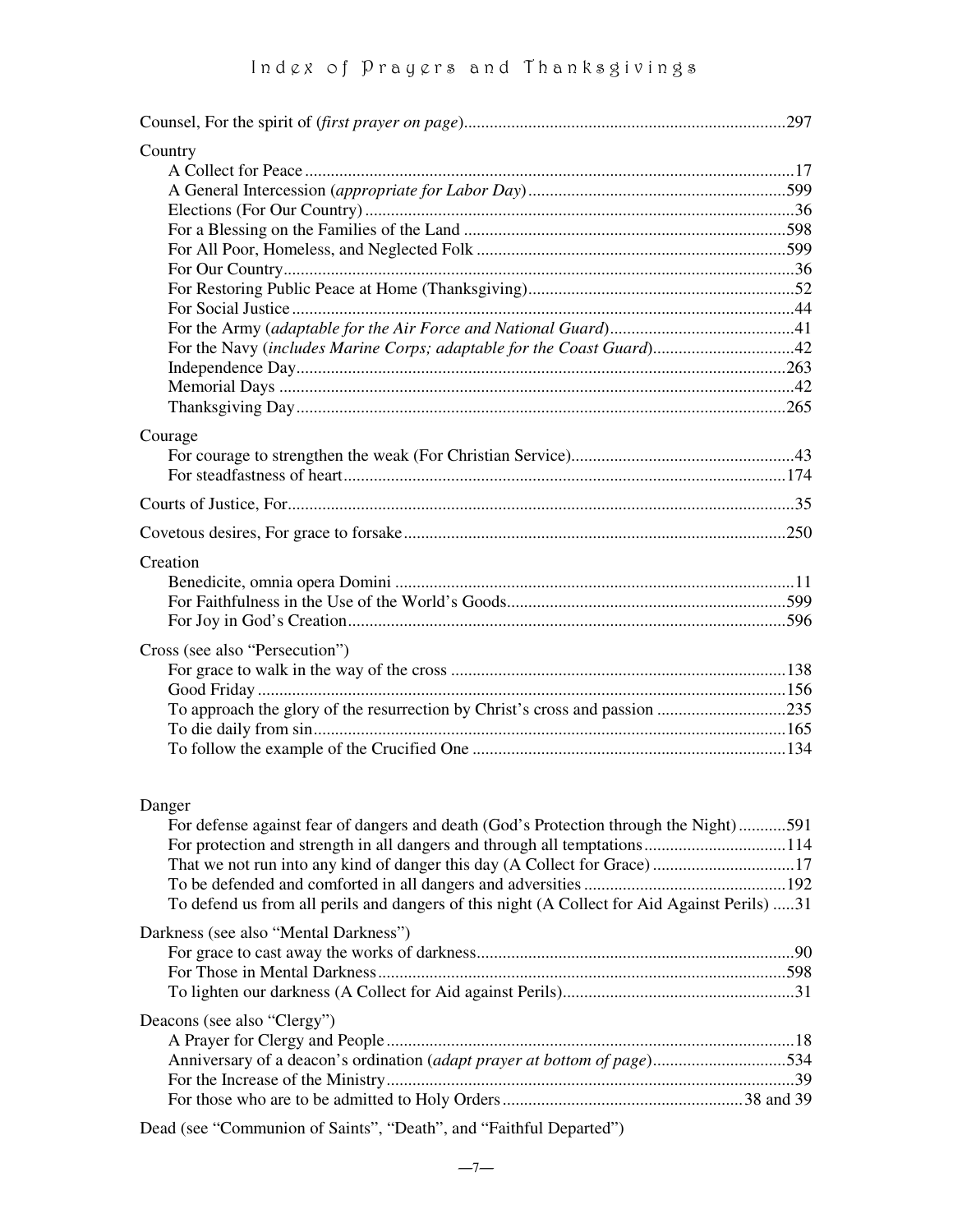| Death                                                                                         |  |
|-----------------------------------------------------------------------------------------------|--|
| A Commendatory Prayer for a Sick Person at the point of Departure317                          |  |
|                                                                                               |  |
|                                                                                               |  |
|                                                                                               |  |
| For defense against the fear of death (Prayer for God's Protection through the Night) 591     |  |
| For eternal unity at time of death with those gone before <i>(first prayer on page)</i> 268   |  |
|                                                                                               |  |
| For grace to follow the way of Christ to a peaceful death (second prayer on page)336          |  |
|                                                                                               |  |
| For sensibility of the shortness and uncertainty of human life (last prayer on page)316       |  |
| For the testimony of a good conscience at death <i>(last prayer on page)</i> 316              |  |
|                                                                                               |  |
| To go from strength to strength at time of death (first prayer on page)332                    |  |
|                                                                                               |  |
| Prayer for the good examples of the departed (third prayer on page)334                        |  |
|                                                                                               |  |
| Defense and Protection (see also "Protection")                                                |  |
|                                                                                               |  |
|                                                                                               |  |
|                                                                                               |  |
|                                                                                               |  |
|                                                                                               |  |
|                                                                                               |  |
|                                                                                               |  |
|                                                                                               |  |
|                                                                                               |  |
| Deliverance                                                                                   |  |
|                                                                                               |  |
|                                                                                               |  |
|                                                                                               |  |
|                                                                                               |  |
| Desires                                                                                       |  |
| For God to look upon the hearty desires of His servants and defend them 128                   |  |
|                                                                                               |  |
|                                                                                               |  |
|                                                                                               |  |
|                                                                                               |  |
| Diocesan Synod ( <i>adapt</i> A Prayer to be used at the Meetings of Convention) 36           |  |
| Doctrine                                                                                      |  |
|                                                                                               |  |
| For clergy to be replenished with the truth of God's doctrine (adapt first prayer on page)572 |  |
|                                                                                               |  |
|                                                                                               |  |
| To replenish ministers with the truth of God's doctrine <i>(first prayer on page)</i> 39      |  |
|                                                                                               |  |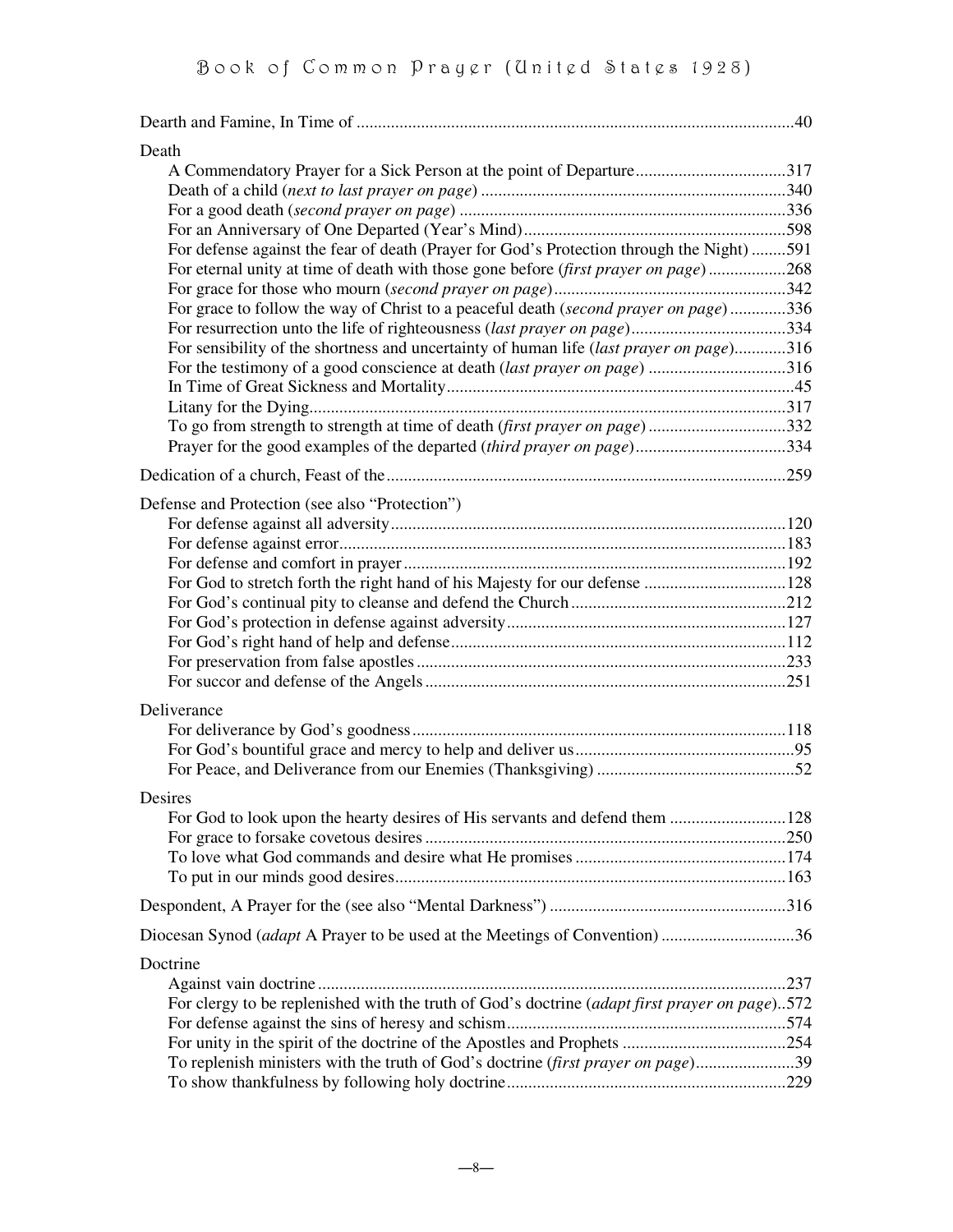| Doubt                                                                                                                                                                                                                                                                        |     |
|------------------------------------------------------------------------------------------------------------------------------------------------------------------------------------------------------------------------------------------------------------------------------|-----|
| Grant us in our doubts the grace to ask for God's guidance (For Guidance)595                                                                                                                                                                                                 |     |
|                                                                                                                                                                                                                                                                              |     |
| Dying (see "Death")                                                                                                                                                                                                                                                          |     |
| Easter (see also "Resurrection")                                                                                                                                                                                                                                             |     |
|                                                                                                                                                                                                                                                                              |     |
|                                                                                                                                                                                                                                                                              |     |
|                                                                                                                                                                                                                                                                              |     |
|                                                                                                                                                                                                                                                                              |     |
| $\alpha$ in the set of $\alpha$ in the set of $\alpha$ in the set of $\alpha$ in the set of $\alpha$ in the set of $\alpha$ in the set of $\alpha$ in the set of $\alpha$ in the set of $\alpha$ in the set of $\alpha$ in the set of $\alpha$ in the set of $\alpha$ in the | 10C |

| <b>Ecumenical Prayers</b>                                                                      |  |
|------------------------------------------------------------------------------------------------|--|
|                                                                                                |  |
|                                                                                                |  |
| For unity in the Holy Spirit to manifest God's power among all peoples  185                    |  |
|                                                                                                |  |
|                                                                                                |  |
| Education                                                                                      |  |
|                                                                                                |  |
|                                                                                                |  |
|                                                                                                |  |
|                                                                                                |  |
| For those who labor in schools of good learning (A General Intercession)599                    |  |
| Ember Days (that the Holy Spirit will inspire men to offer themselves for sacred ministry) 260 |  |
| Employment                                                                                     |  |
|                                                                                                |  |
|                                                                                                |  |
|                                                                                                |  |
|                                                                                                |  |
| Error (see also "Orthodox belief")                                                             |  |
|                                                                                                |  |
|                                                                                                |  |
|                                                                                                |  |
|                                                                                                |  |
|                                                                                                |  |
|                                                                                                |  |

| Eternal Life (see also "Life" and "Resurrection") |
|---------------------------------------------------|
|                                                   |

| For eternal unity at time of death with those gone before <i>(first prayer on page)</i> 268 |  |
|---------------------------------------------------------------------------------------------|--|
|                                                                                             |  |
|                                                                                             |  |
|                                                                                             |  |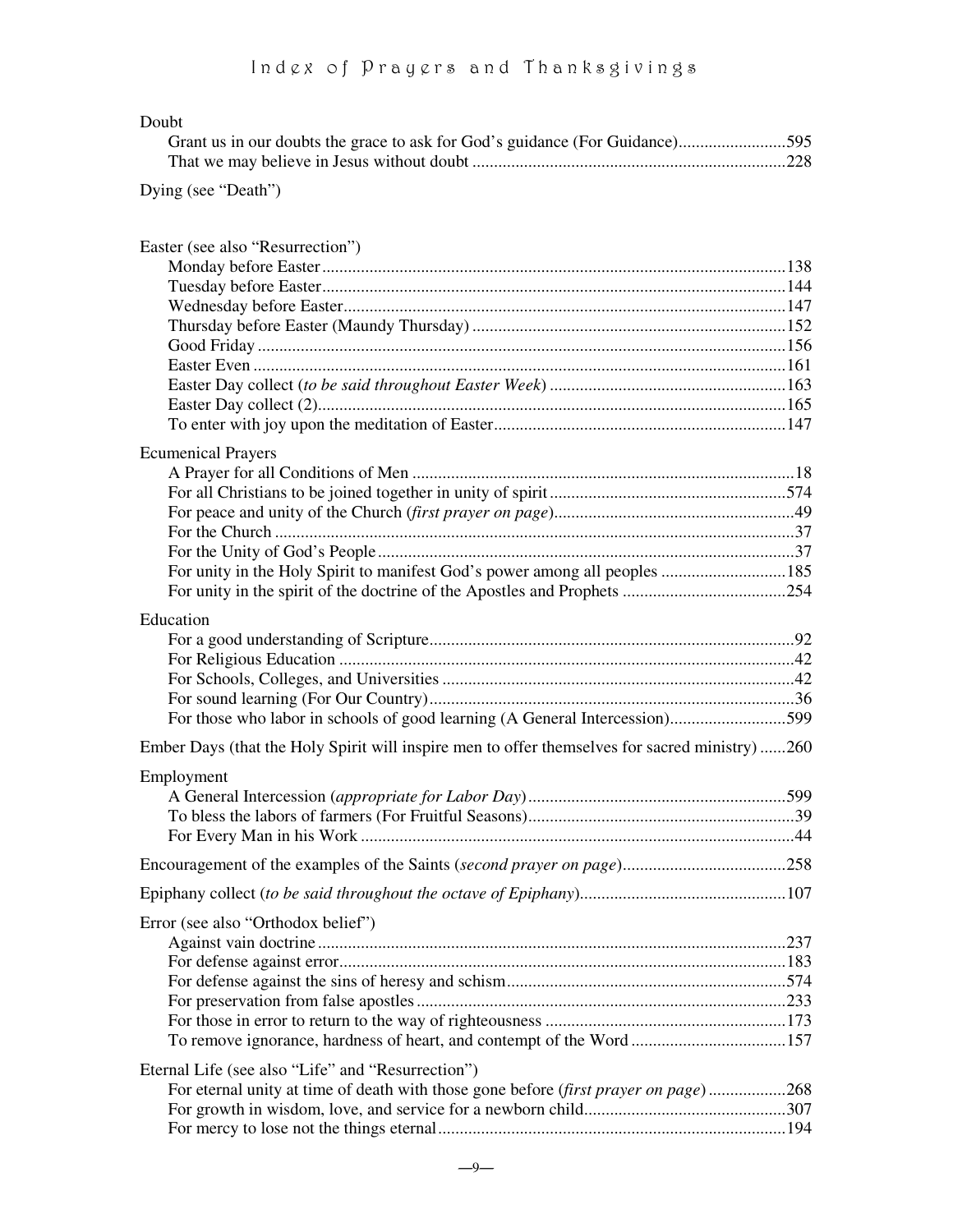| For obedience to the Word preached so as to receive the crown of everlasting glory244           |  |
|-------------------------------------------------------------------------------------------------|--|
| For perfect bliss with the saints in eternal glory (third prayer on page) 334                   |  |
|                                                                                                 |  |
|                                                                                                 |  |
|                                                                                                 |  |
| To be partakers of the inheritance of the saints in light (last prayer on page)335              |  |
|                                                                                                 |  |
| To labor that others may know the gift of eternal life (For Missions, second prayer) 38         |  |
|                                                                                                 |  |
|                                                                                                 |  |
|                                                                                                 |  |
|                                                                                                 |  |
| Eucharist (see "Holy Communion")                                                                |  |
| Evangelism (see also "Conversion")                                                              |  |
|                                                                                                 |  |
|                                                                                                 |  |
|                                                                                                 |  |
|                                                                                                 |  |
|                                                                                                 |  |
|                                                                                                 |  |
|                                                                                                 |  |
| To labor that others may know the gift of eternal life (For Missions, <i>second prayer</i> ) 38 |  |
| To make God's ways known to all men (A Prayer for all Conditions of Men)32                      |  |
| Evangelists                                                                                     |  |
|                                                                                                 |  |
|                                                                                                 |  |
|                                                                                                 |  |
|                                                                                                 |  |
| Evening Prayer (see also "Night Time Prayers")                                                  |  |
|                                                                                                 |  |
|                                                                                                 |  |
| Everlasting Life (see "Eternal Life")                                                           |  |
| Evil                                                                                            |  |
|                                                                                                 |  |
|                                                                                                 |  |
|                                                                                                 |  |
|                                                                                                 |  |
|                                                                                                 |  |
|                                                                                                 |  |
|                                                                                                 |  |
|                                                                                                 |  |
| Fair Weather                                                                                    |  |
|                                                                                                 |  |
|                                                                                                 |  |
| Faith (see also "Doctrine" and "Orthodox belief")                                               |  |

For a good profession of faith................................................................................................173 For child-like faith (*last prayer on page*)...............................................................................340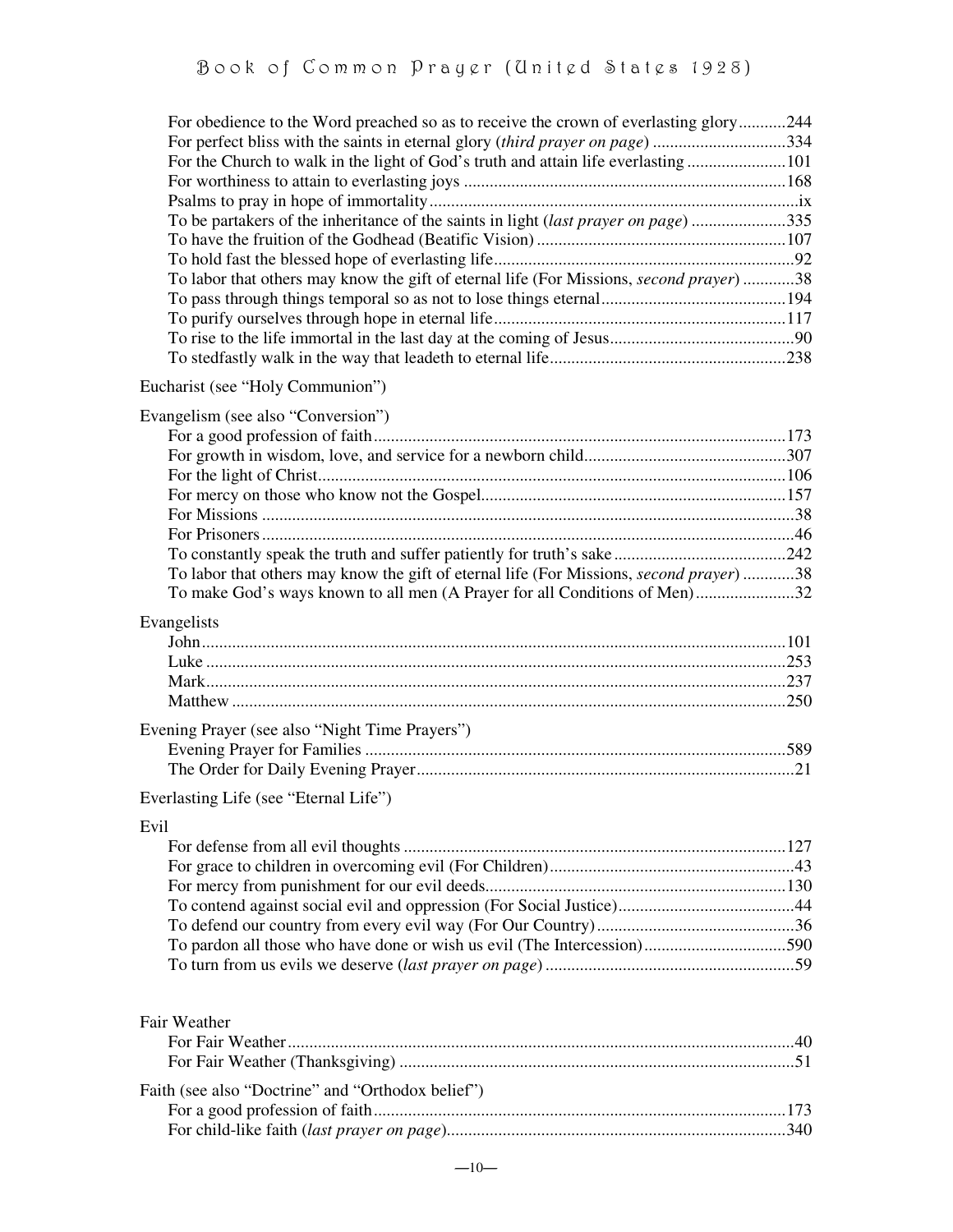| For confidence of a certain faith at time of death (last prayer on page)316<br>For grace to follow the stedfast faith of the saints (third prayer on page) 336                                                                                                                                        |  |
|-------------------------------------------------------------------------------------------------------------------------------------------------------------------------------------------------------------------------------------------------------------------------------------------------------|--|
| Faithful Departed (see also "Communion of Saints")<br>For acceptance by God of a departed person (second prayer on page)268<br>For entrance of a departed soul to the fellowship of the saints (second prayer on page)334<br>For hope in reunion with the faithful departed (first prayer on page)336 |  |
| Faithfulness in the Use of the World's Goods, For (see also "Stewardship")599                                                                                                                                                                                                                         |  |
| Family<br>For children to receive grace in obedience, faith, and love (For Children) 43                                                                                                                                                                                                               |  |
|                                                                                                                                                                                                                                                                                                       |  |
|                                                                                                                                                                                                                                                                                                       |  |
|                                                                                                                                                                                                                                                                                                       |  |
|                                                                                                                                                                                                                                                                                                       |  |
| Fear (see also "Holy Fear")<br>For defense against fear of dangers and death (God's Protection through the Night)591<br>For defense against fear of the power of any adversaries (A Collect for Peace)17<br>For preservation against faithless fears (For Trustfulness, <i>first prayer</i> )596      |  |
|                                                                                                                                                                                                                                                                                                       |  |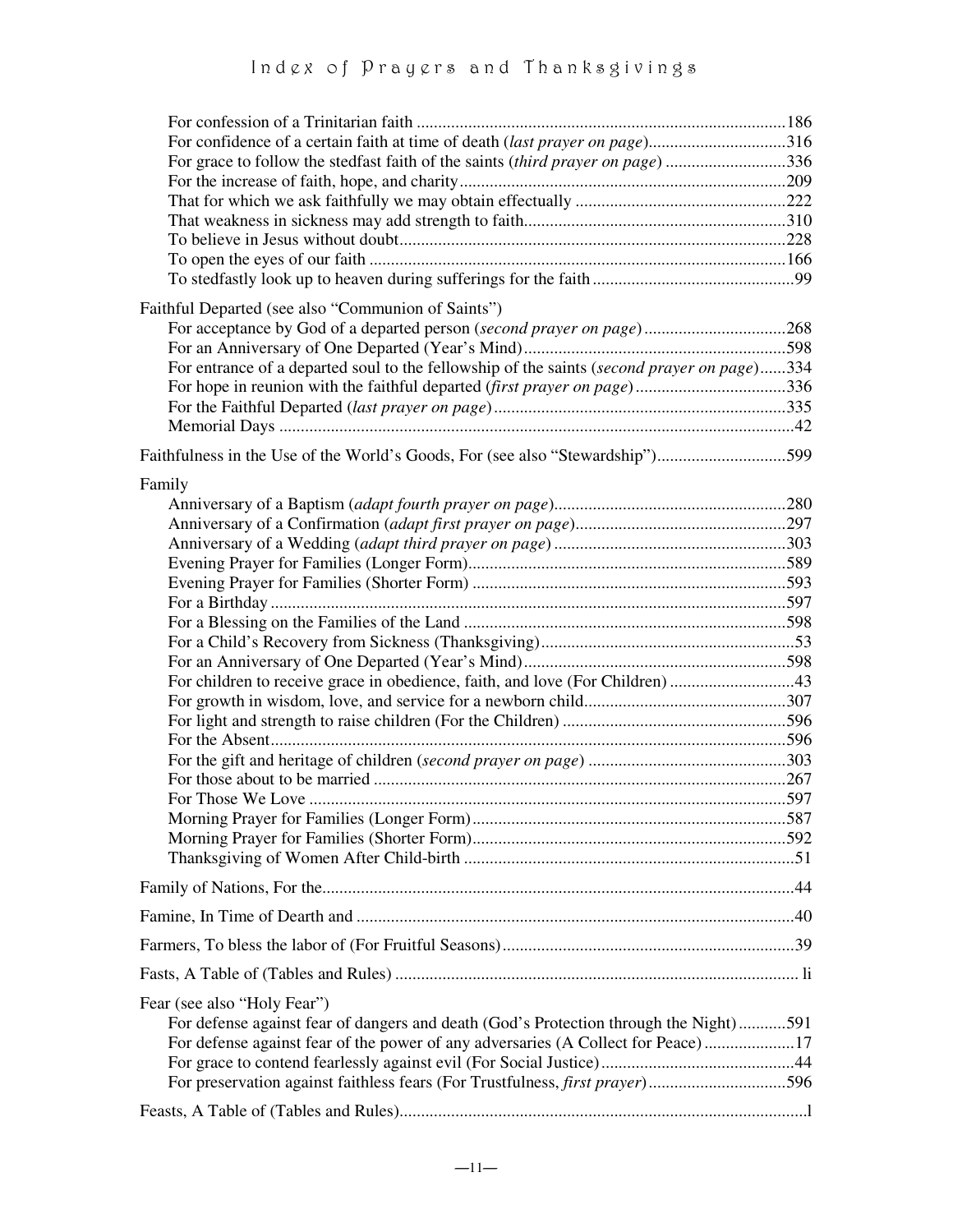| Forgiveness<br>For pardon and peace to be cleansed from sin and serve God with a quiet mind218 |  |
|------------------------------------------------------------------------------------------------|--|
| Fortitude (see "Courage")                                                                      |  |
| Friends                                                                                        |  |
|                                                                                                |  |
| Fruits of the earth (see also "Harvest")                                                       |  |
|                                                                                                |  |
|                                                                                                |  |
|                                                                                                |  |
|                                                                                                |  |
| General                                                                                        |  |
|                                                                                                |  |
|                                                                                                |  |
| Gifts                                                                                          |  |
|                                                                                                |  |
|                                                                                                |  |
| Glory be to God for all His gracious gifts (For Trustfulness, second prayer)596                |  |
|                                                                                                |  |
|                                                                                                |  |
|                                                                                                |  |
|                                                                                                |  |
| Glory of God                                                                                   |  |
| For obedience to the Word preached so as to receive the crown of everlasting glory244          |  |
| For perfect bliss with the saints in eternal glory (third prayer on page) 334                  |  |
|                                                                                                |  |
| Glory be to God for all His gracious gifts (For Trustfulness, second prayer)596                |  |
|                                                                                                |  |
|                                                                                                |  |
|                                                                                                |  |
| God's Goodness                                                                                 |  |
|                                                                                                |  |
|                                                                                                |  |
|                                                                                                |  |
| God's Holy Name                                                                                |  |
|                                                                                                |  |
|                                                                                                |  |
|                                                                                                |  |
| God's Holy Word (see "Word of God")                                                            |  |
| God's Promises                                                                                 |  |
|                                                                                                |  |
|                                                                                                |  |
|                                                                                                |  |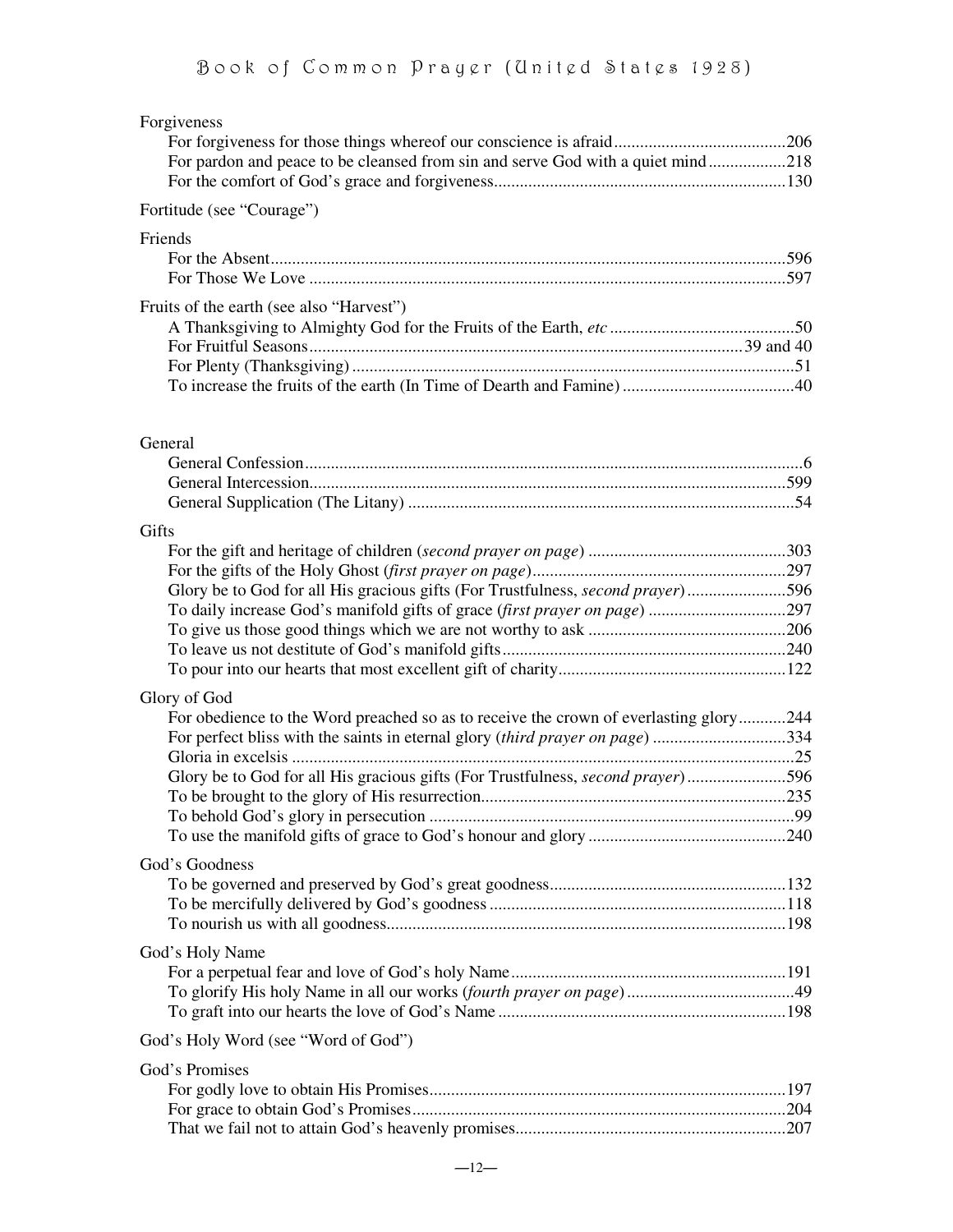| Godliness                                                                                 |  |
|-------------------------------------------------------------------------------------------|--|
| For grace to receive the inestimable benefit of Christ's example of godly life 171        |  |
|                                                                                           |  |
|                                                                                           |  |
|                                                                                           |  |
|                                                                                           |  |
|                                                                                           |  |
| Good works (see also "Works")                                                             |  |
|                                                                                           |  |
|                                                                                           |  |
| To hear the Gospel so as to bring forth the fruit of good living (third prayer on page)49 |  |
|                                                                                           |  |
|                                                                                           |  |
| Goodness (see "God's Goodness")                                                           |  |
| Gospel                                                                                    |  |
|                                                                                           |  |
|                                                                                           |  |
| For the light of the Gospel to shine on all nations (The Intercession)590                 |  |
|                                                                                           |  |
|                                                                                           |  |
| Governor of a state (For the President, Governor, and all in Civil Authority)32           |  |
| Governance of God                                                                         |  |
|                                                                                           |  |
|                                                                                           |  |
| To direct, sanctify, and govern us in the ways of His laws (last prayer on page)298       |  |
| Government (see also "Civil holidays")                                                    |  |
|                                                                                           |  |
|                                                                                           |  |
|                                                                                           |  |
|                                                                                           |  |
|                                                                                           |  |
|                                                                                           |  |
| For the President of the United States and all in Civil Authority  17 and 18              |  |
|                                                                                           |  |
| Grace                                                                                     |  |
|                                                                                           |  |
| For children to have grace to stand fast in truth, obedience, and love (For Children)43   |  |
|                                                                                           |  |
| For grace to follow the resolution to serve God (second prayer on page) 588               |  |
|                                                                                           |  |
|                                                                                           |  |
|                                                                                           |  |
| For grace to withstand temptations of the world, the flesh, and the devil 214             |  |
|                                                                                           |  |
|                                                                                           |  |
|                                                                                           |  |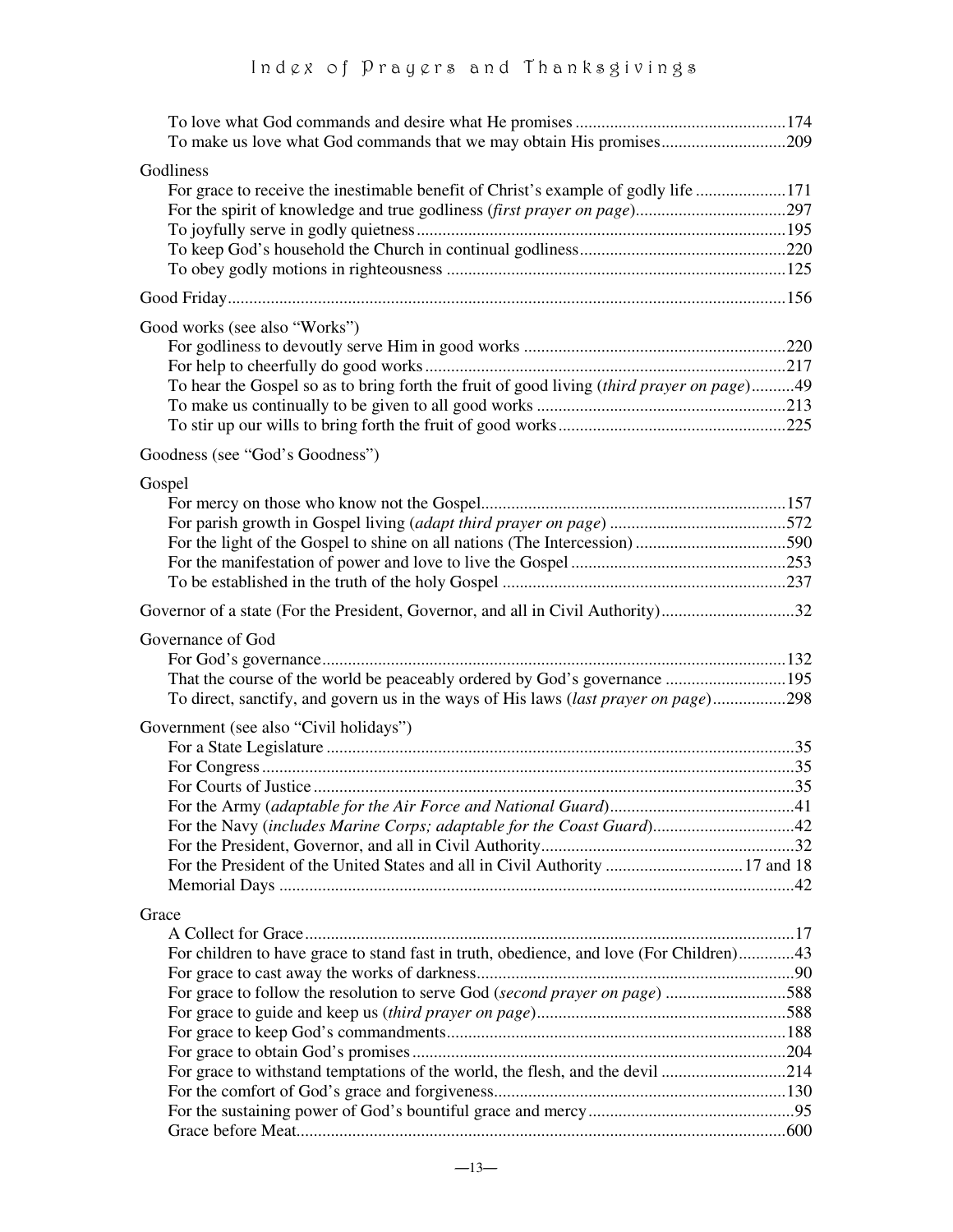| Guidance |  |
|----------|--|
|          |  |
|          |  |
|          |  |
|          |  |
|          |  |

#### Harvest

| Healing (see also "Recovery from Sickness")                             |  |
|-------------------------------------------------------------------------|--|
|                                                                         |  |
|                                                                         |  |
|                                                                         |  |
|                                                                         |  |
|                                                                         |  |
|                                                                         |  |
|                                                                         |  |
| Heart                                                                   |  |
|                                                                         |  |
|                                                                         |  |
|                                                                         |  |
|                                                                         |  |
|                                                                         |  |
|                                                                         |  |
|                                                                         |  |
|                                                                         |  |
|                                                                         |  |
|                                                                         |  |
|                                                                         |  |
|                                                                         |  |
|                                                                         |  |
|                                                                         |  |
|                                                                         |  |
| To take away ignorance, hardness of heart, and contempt of the Word 157 |  |
|                                                                         |  |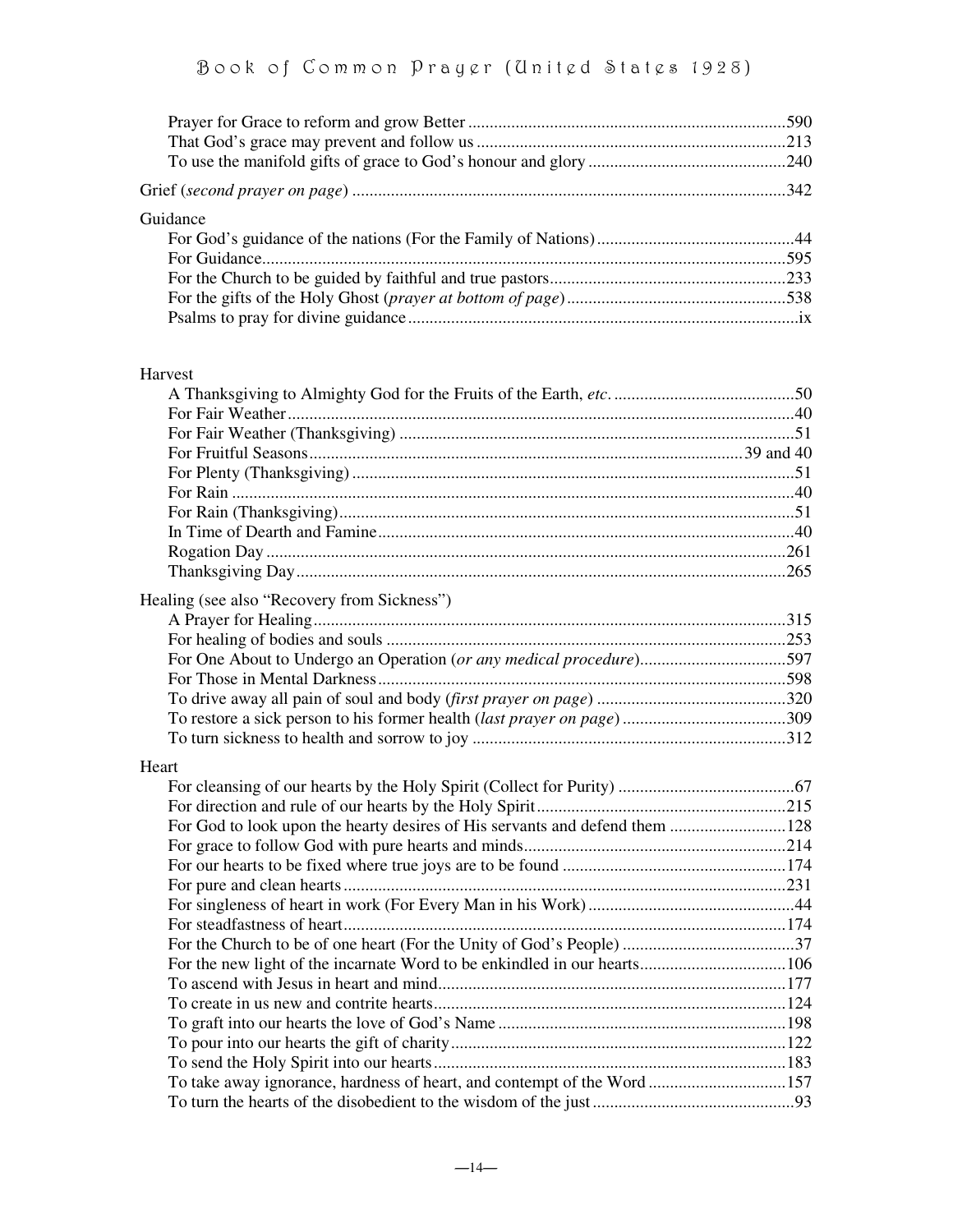| Heaven (see also "Eternal life")                                                       |  |
|----------------------------------------------------------------------------------------|--|
|                                                                                        |  |
|                                                                                        |  |
|                                                                                        |  |
|                                                                                        |  |
|                                                                                        |  |
|                                                                                        |  |
| Help                                                                                   |  |
|                                                                                        |  |
|                                                                                        |  |
|                                                                                        |  |
|                                                                                        |  |
|                                                                                        |  |
|                                                                                        |  |
| To be defended by God's most gracious and ready help (second prayer on page)49         |  |
| To further us with continual help to glorify God's Name (fourth prayer on page)49      |  |
| Heresy (see "Error" and "Orthodox belief")                                             |  |
| Holiness                                                                               |  |
|                                                                                        |  |
|                                                                                        |  |
|                                                                                        |  |
|                                                                                        |  |
| Holy Communion                                                                         |  |
|                                                                                        |  |
|                                                                                        |  |
|                                                                                        |  |
| Psalms to pray in preparation for and in thanksgiving after Holy Communion             |  |
| To receive remission of sins when receiving the Sacrament (last prayer on page)294     |  |
|                                                                                        |  |
| Holy Fear (see also "Fear")                                                            |  |
| For courts impartially to administer law in holy fear (For Courts of Justice)35        |  |
| For parents to see their children brought up in holy fear (second prayer on page)303   |  |
|                                                                                        |  |
| To fill the newly confirmed with the spirit of holy fear (first prayer on page)297     |  |
|                                                                                        |  |
| Holy Ghost (see "Holy Spirit")                                                         |  |
|                                                                                        |  |
| Holy Mysteries (see "Mysteries")                                                       |  |
|                                                                                        |  |
| Holy Orders (see also "Clergy")                                                        |  |
|                                                                                        |  |
| Anniversary of a deacon's ordination (adapt prayer at bottom of page)534               |  |
|                                                                                        |  |
| For the Holy Spirit to inspire men to offer themselves for ordination (Ember Days) 260 |  |
|                                                                                        |  |
|                                                                                        |  |
|                                                                                        |  |

Holy Scripture (see "Word of God")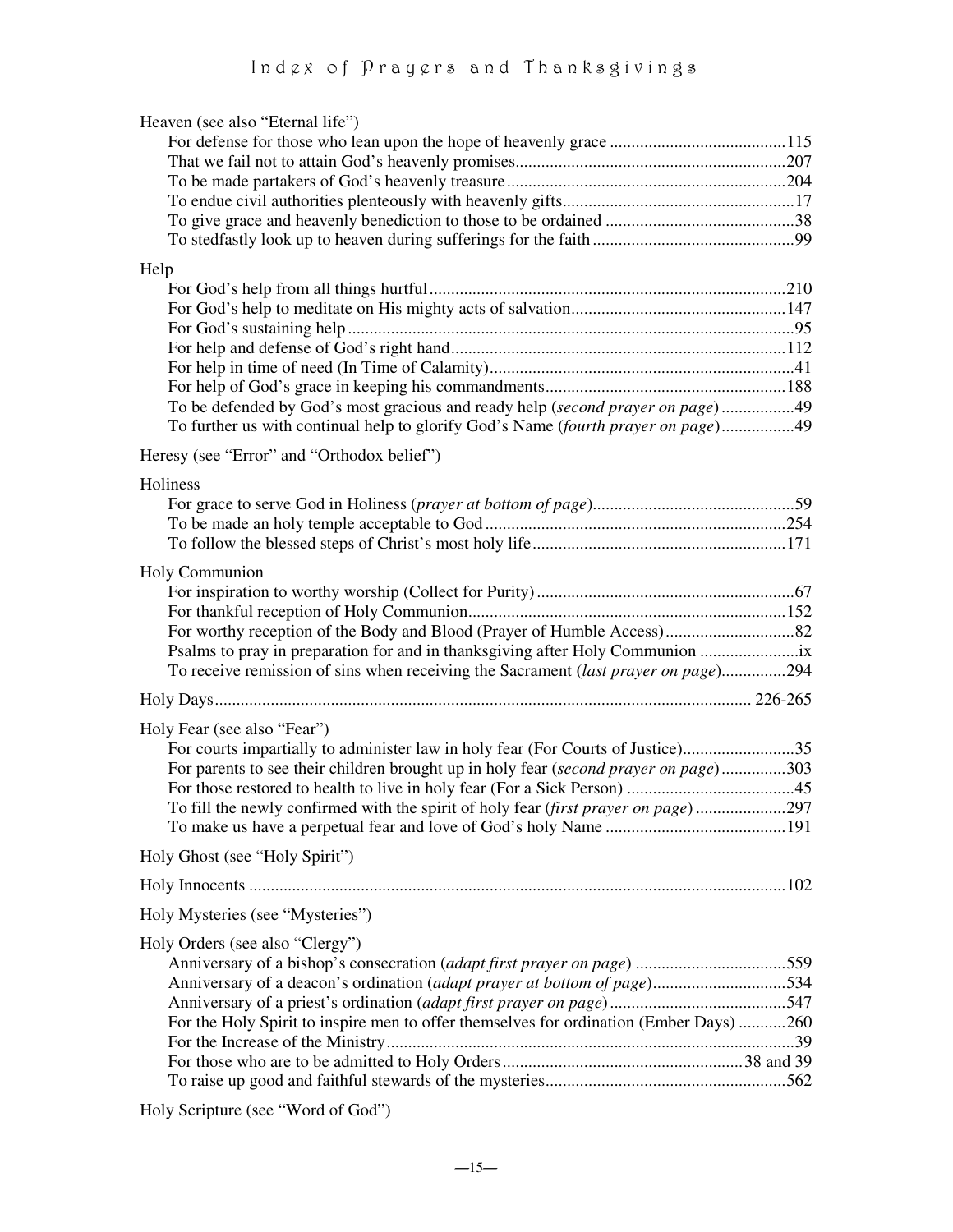| Holy Spirit (see also "Spirit")                                                        |  |
|----------------------------------------------------------------------------------------|--|
|                                                                                        |  |
|                                                                                        |  |
|                                                                                        |  |
|                                                                                        |  |
| For leading into holiness and righteousness at time of death (last prayer on page)316  |  |
|                                                                                        |  |
|                                                                                        |  |
|                                                                                        |  |
|                                                                                        |  |
|                                                                                        |  |
|                                                                                        |  |
|                                                                                        |  |
|                                                                                        |  |
| Holy Week (Palm Sunday collect to be said every day of Holy Week until Good Friday)134 |  |
|                                                                                        |  |
| Hope                                                                                   |  |
|                                                                                        |  |
|                                                                                        |  |
| For hope for the discouraged (For all Poor, Homeless, and Neglected Folk)599           |  |
|                                                                                        |  |
|                                                                                        |  |
|                                                                                        |  |
|                                                                                        |  |
|                                                                                        |  |
| Humility                                                                               |  |
|                                                                                        |  |
|                                                                                        |  |
|                                                                                        |  |
| Hurtful things (see also "Persecution")                                                |  |
|                                                                                        |  |
|                                                                                        |  |
| To keep us from all hurtful things that we may do what God commands 217                |  |
| Illness (see "Sickness" and "Healing")                                                 |  |
|                                                                                        |  |
| <b>Increase</b>                                                                        |  |
|                                                                                        |  |
|                                                                                        |  |
|                                                                                        |  |
| Intercessions (see also "Petitions" and "Supplications")                               |  |
|                                                                                        |  |
|                                                                                        |  |
|                                                                                        |  |
|                                                                                        |  |
|                                                                                        |  |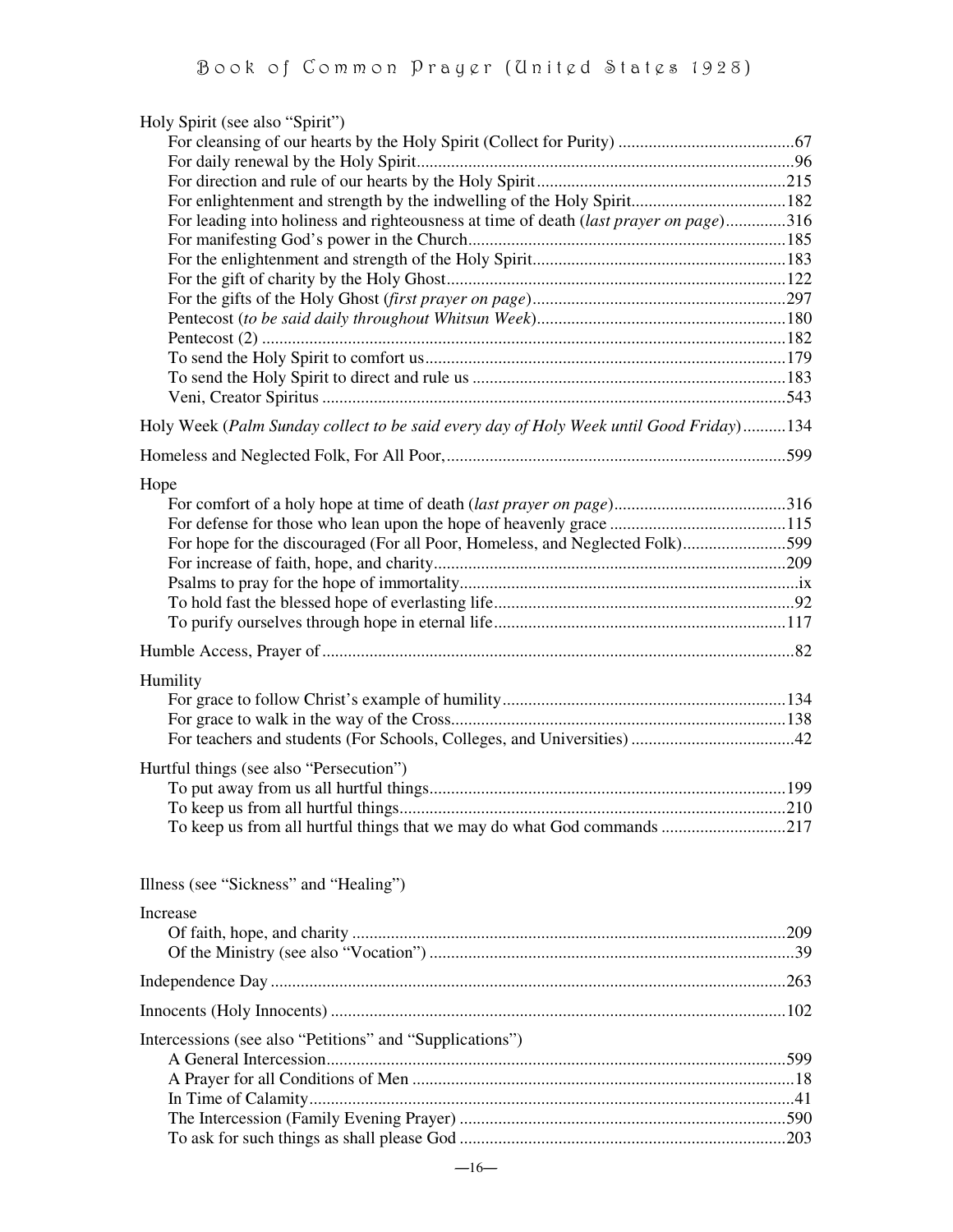| James                                                                                      |  |
|--------------------------------------------------------------------------------------------|--|
|                                                                                            |  |
|                                                                                            |  |
| <b>Jesus</b>                                                                               |  |
|                                                                                            |  |
|                                                                                            |  |
|                                                                                            |  |
|                                                                                            |  |
|                                                                                            |  |
|                                                                                            |  |
|                                                                                            |  |
|                                                                                            |  |
|                                                                                            |  |
|                                                                                            |  |
|                                                                                            |  |
|                                                                                            |  |
|                                                                                            |  |
|                                                                                            |  |
|                                                                                            |  |
|                                                                                            |  |
| To follow the example of His patience and be partakers of His resurrection134              |  |
|                                                                                            |  |
|                                                                                            |  |
|                                                                                            |  |
| Journey                                                                                    |  |
|                                                                                            |  |
|                                                                                            |  |
| Job (see "Employment")                                                                     |  |
| John                                                                                       |  |
|                                                                                            |  |
|                                                                                            |  |
|                                                                                            |  |
| Joy (see also "Rejoice")                                                                   |  |
|                                                                                            |  |
|                                                                                            |  |
|                                                                                            |  |
|                                                                                            |  |
|                                                                                            |  |
|                                                                                            |  |
| To enter at death into God's unending joy with those gone before (first prayer on page)268 |  |
|                                                                                            |  |
|                                                                                            |  |
|                                                                                            |  |
|                                                                                            |  |
|                                                                                            |  |
|                                                                                            |  |
|                                                                                            |  |
| Judgment (see also "Second Coming of Christ")                                              |  |
|                                                                                            |  |
|                                                                                            |  |
| To ask for God's direction guided by meek judgment (For Guidance) 595                      |  |
|                                                                                            |  |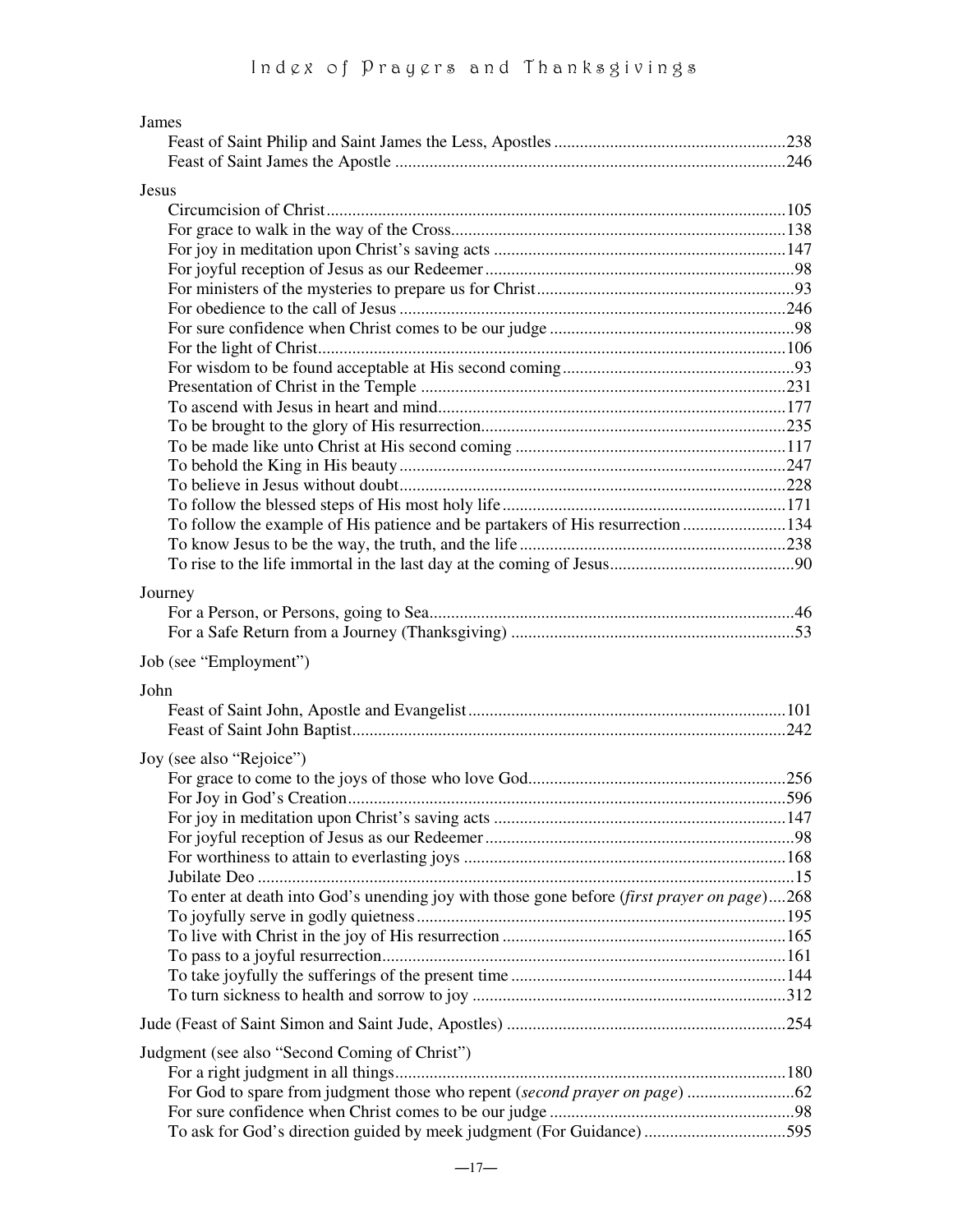| Justice                                                                                 |  |
|-----------------------------------------------------------------------------------------|--|
|                                                                                         |  |
|                                                                                         |  |
|                                                                                         |  |
|                                                                                         |  |
|                                                                                         |  |
| Knowledge                                                                               |  |
| For academic knowledge to be increased (For School, Colleges, and Universities)42       |  |
| For family growth in knowledge (For a Blessing on the Families of the Land)598          |  |
| To grant us in this world knowledge of God's truth (adapt A Prayer of St. Chrysostom)20 |  |
| To grow in grace and knowledge as we grow in age (first prayer on page)588              |  |
|                                                                                         |  |
|                                                                                         |  |
|                                                                                         |  |
|                                                                                         |  |
| Lent (see also "Penance")                                                               |  |
|                                                                                         |  |
|                                                                                         |  |
|                                                                                         |  |
|                                                                                         |  |
| Life (see also "Eternal Life")                                                          |  |
| For sensibility of the shortness and uncertainty of human life (last prayer on page)316 |  |
|                                                                                         |  |
|                                                                                         |  |
|                                                                                         |  |
| Light                                                                                   |  |
|                                                                                         |  |
|                                                                                         |  |
|                                                                                         |  |
| To be partakers of the inheritance of the saints in light (last prayer on page)335      |  |
| To grant entrance into the land of light and joy for one departed (second prayer) 268   |  |
|                                                                                         |  |
| To open heathen lands to the light of God's truth (For Missions, second prayer) 38      |  |
| Litany                                                                                  |  |
|                                                                                         |  |
|                                                                                         |  |
|                                                                                         |  |
|                                                                                         |  |
| Love (see also "Charity")                                                               |  |
|                                                                                         |  |
|                                                                                         |  |
|                                                                                         |  |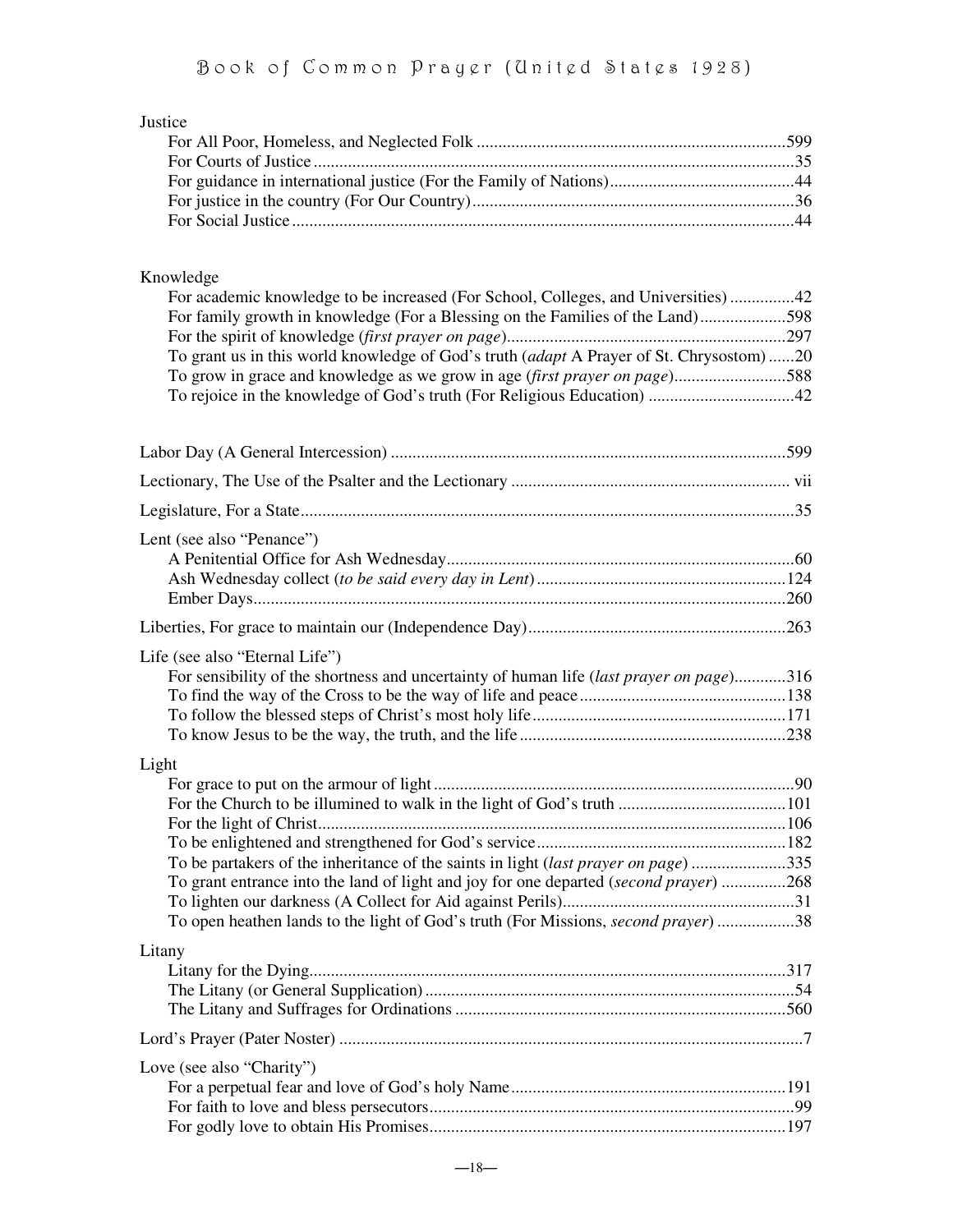# Ind g x of Pray g rs and Thanksgivings

| To graft love of truth in the hearts of our parishioners (adapt third prayer on page) 572 |  |
|-------------------------------------------------------------------------------------------|--|
|                                                                                           |  |
|                                                                                           |  |
|                                                                                           |  |
|                                                                                           |  |
|                                                                                           |  |
|                                                                                           |  |
| Marriage (see also "Family" and "Wedding")                                                |  |
|                                                                                           |  |
|                                                                                           |  |
|                                                                                           |  |
|                                                                                           |  |
| Martyrs                                                                                   |  |
|                                                                                           |  |
|                                                                                           |  |
| Mary (see "Virgin Mary")                                                                  |  |
|                                                                                           |  |
|                                                                                           |  |
|                                                                                           |  |
|                                                                                           |  |
|                                                                                           |  |
| Meetings                                                                                  |  |
| A Prayer to be used at the Meetings of Convention (adaptable for synods and parishes)36   |  |
|                                                                                           |  |
|                                                                                           |  |
|                                                                                           |  |
| <b>Mental Darkness</b>                                                                    |  |
|                                                                                           |  |
|                                                                                           |  |
|                                                                                           |  |
| Mercy                                                                                     |  |
| Acknowledgement of God's mercy especially through the night past 587                      |  |
|                                                                                           |  |
|                                                                                           |  |
| For mercy on those who died in the service of our country (Memorial Days) 42              |  |
|                                                                                           |  |
|                                                                                           |  |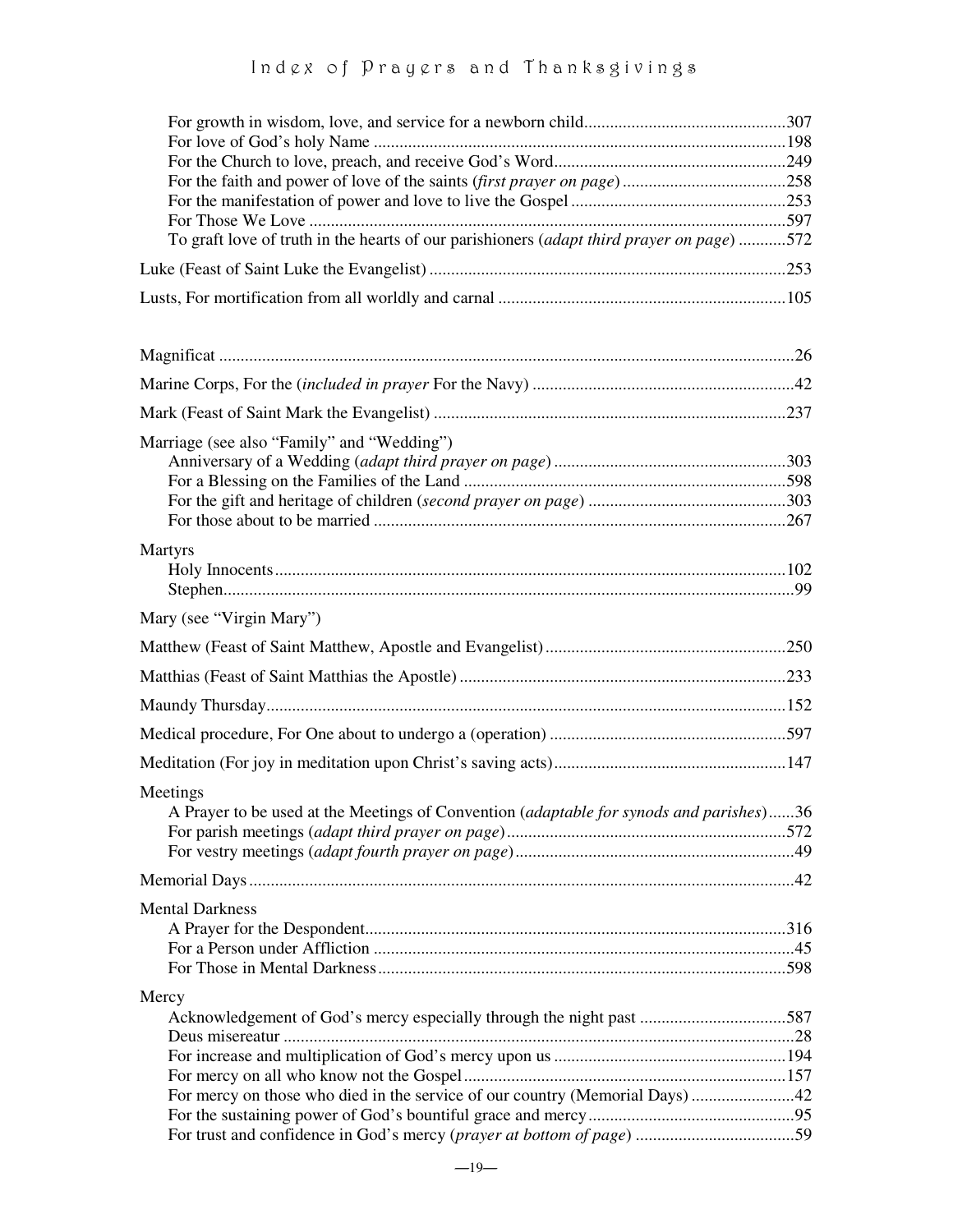| Military<br>For the Navy (includes Marine Corps; adaptable for the Coast Guard)42                                                                                                                                                                                                                                                                                                                                                                                                                                                               |  |
|-------------------------------------------------------------------------------------------------------------------------------------------------------------------------------------------------------------------------------------------------------------------------------------------------------------------------------------------------------------------------------------------------------------------------------------------------------------------------------------------------------------------------------------------------|--|
|                                                                                                                                                                                                                                                                                                                                                                                                                                                                                                                                                 |  |
| Mind<br>For pardon and peace to be cleansed from sin and serve God with a quiet mind218                                                                                                                                                                                                                                                                                                                                                                                                                                                         |  |
| Ministry (see also "Vocation")<br>Anniversary of a bishop's consecration <i>(adapt first prayer on page)</i> 559<br>Anniversary of a deacon's ordination (adapt prayer at bottom of page)534<br>For a priest's parish ministry (adapt first or second prayer on page)572<br>For all estates of men in their vocation and ministry (second prayer on page)156<br>For Christian Service (appropriate for lay ministry, see also "Christian Service") 43<br>For the Holy Spirit to inspire men to offer themselves for ordination (Ember Days) 260 |  |
|                                                                                                                                                                                                                                                                                                                                                                                                                                                                                                                                                 |  |
| Money (see also "Stewardship")                                                                                                                                                                                                                                                                                                                                                                                                                                                                                                                  |  |
| <b>Morning Prayer</b>                                                                                                                                                                                                                                                                                                                                                                                                                                                                                                                           |  |
| Mortality (see also "Death")<br>Prayer for the good examples of the departed (third prayer on page)334                                                                                                                                                                                                                                                                                                                                                                                                                                          |  |
| Mortification                                                                                                                                                                                                                                                                                                                                                                                                                                                                                                                                   |  |
|                                                                                                                                                                                                                                                                                                                                                                                                                                                                                                                                                 |  |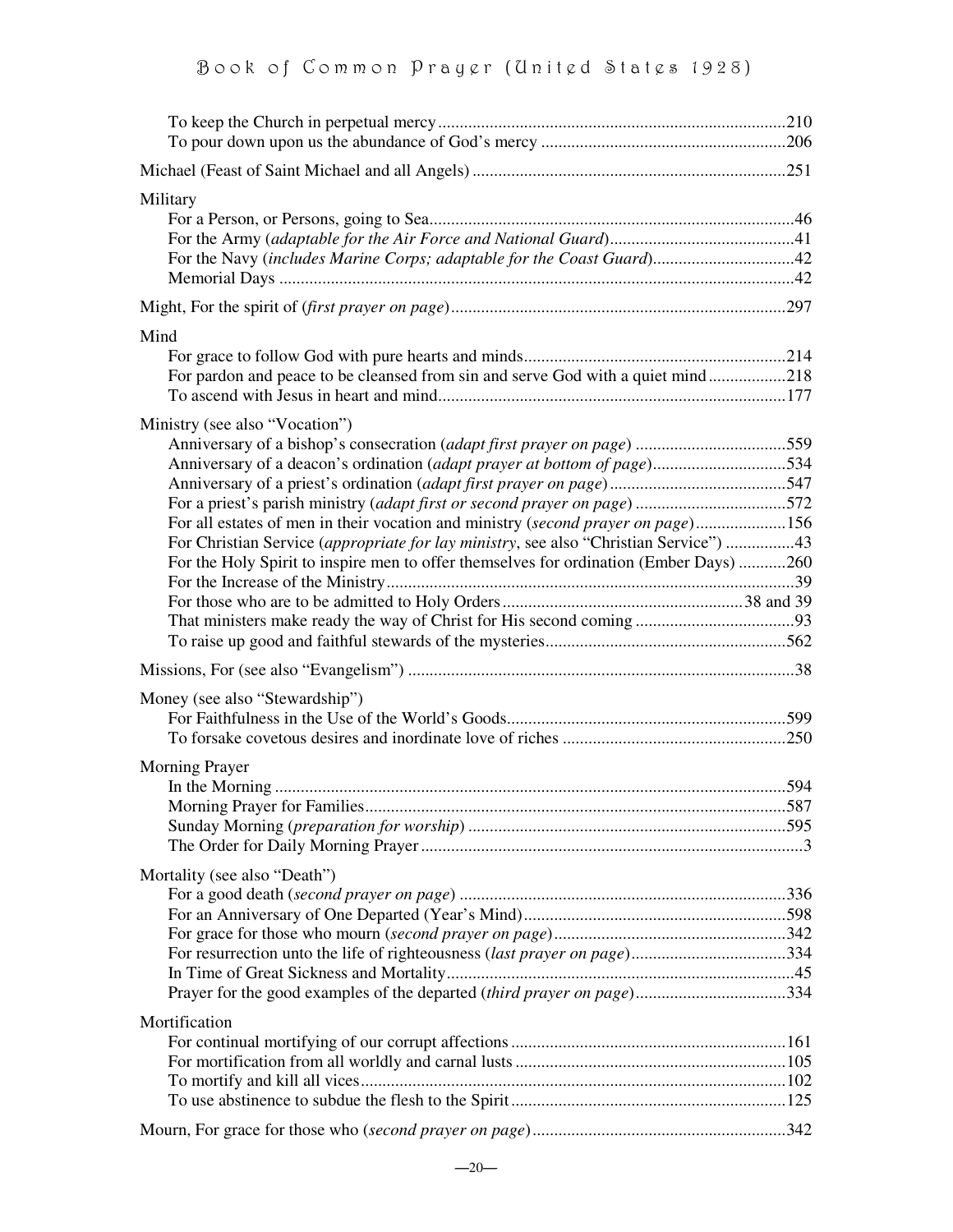# Ind g x of Pray g rs and Thanksgivings

| Mysteries (see also "Sacraments")                                                  |     |
|------------------------------------------------------------------------------------|-----|
|                                                                                    |     |
| To receive remission of sins when receiving the Sacrament (last prayer on page)294 |     |
|                                                                                    |     |
|                                                                                    |     |
| Name of God (see "God's Holy Name")                                                |     |
| National holidays (see "Civil holidays")                                           |     |
| <b>Nations</b>                                                                     |     |
|                                                                                    |     |
|                                                                                    |     |
|                                                                                    |     |
|                                                                                    |     |
|                                                                                    |     |
| Newborn child (see also "Children")                                                |     |
|                                                                                    |     |
|                                                                                    |     |
|                                                                                    |     |
| <b>Night Time Prayers</b>                                                          |     |
|                                                                                    |     |
|                                                                                    |     |
|                                                                                    |     |
|                                                                                    |     |
|                                                                                    |     |
|                                                                                    |     |
|                                                                                    |     |
|                                                                                    |     |
| Obedience                                                                          | .43 |
|                                                                                    |     |
|                                                                                    |     |
|                                                                                    |     |
|                                                                                    |     |
|                                                                                    |     |
|                                                                                    |     |
|                                                                                    |     |
|                                                                                    |     |
|                                                                                    |     |
|                                                                                    |     |
| Octave prayers                                                                     |     |
|                                                                                    |     |
|                                                                                    |     |
|                                                                                    |     |
|                                                                                    |     |
|                                                                                    |     |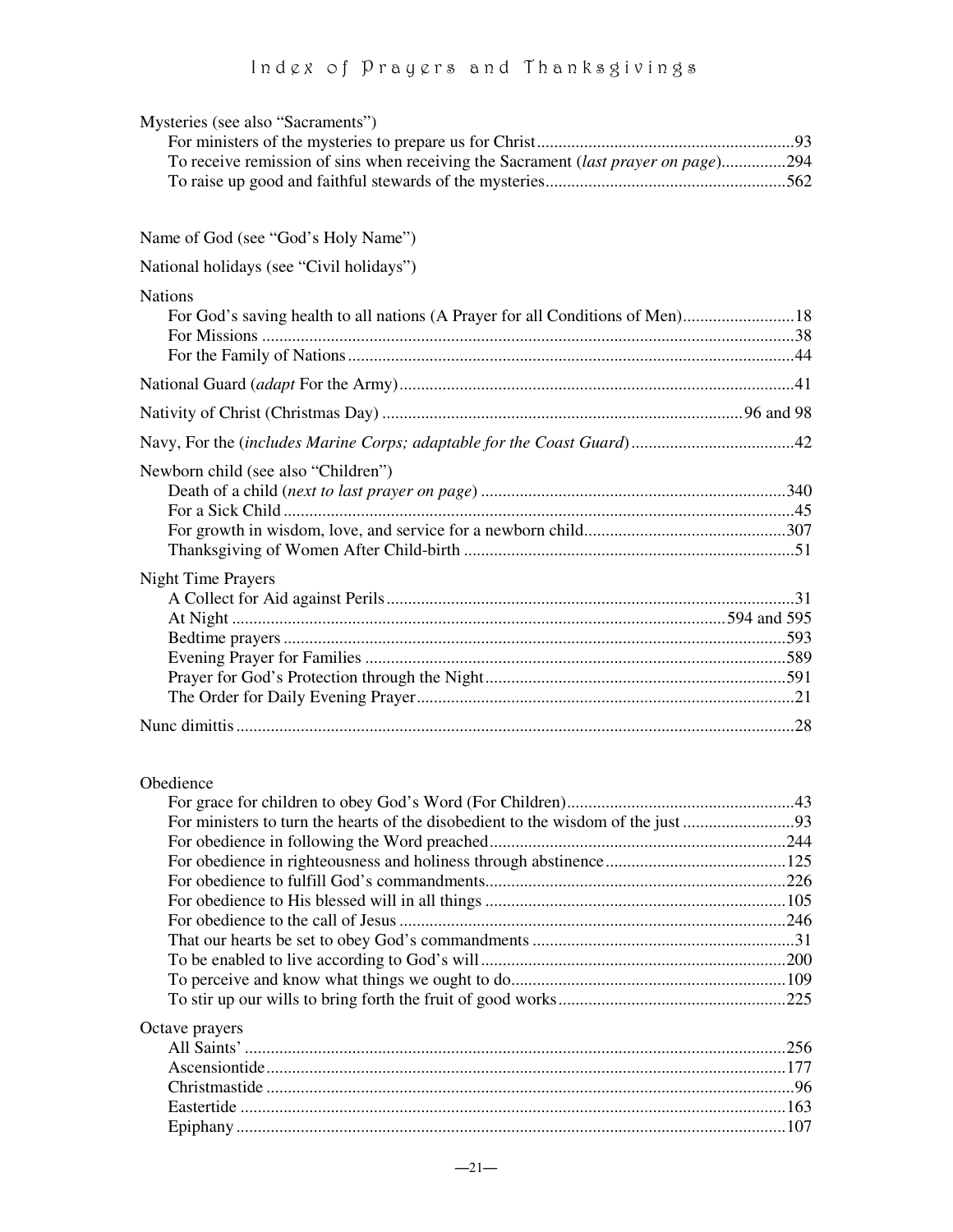| Orthodox belief (see also "Error")                                                     |  |
|----------------------------------------------------------------------------------------|--|
|                                                                                        |  |
|                                                                                        |  |
| Ordination                                                                             |  |
| Anniversary of a deacon's ordination (adapt prayer at bottom of page)534               |  |
|                                                                                        |  |
| For the Holy Spirit to inspire men to offer themselves for ordination (Ember Days) 260 |  |
|                                                                                        |  |
|                                                                                        |  |
|                                                                                        |  |
|                                                                                        |  |
| Palm Sunday collect (to be said every day of Holy Week until Good Friday) 134          |  |
|                                                                                        |  |
|                                                                                        |  |
| Parish                                                                                 |  |
| For a priest's parish ministry (adapt first or second prayer on page)572               |  |
|                                                                                        |  |
|                                                                                        |  |
| For God to direct our Vestry in all their doings (adapt fourth prayer on page)49       |  |
|                                                                                        |  |
|                                                                                        |  |
|                                                                                        |  |
|                                                                                        |  |
|                                                                                        |  |
|                                                                                        |  |
|                                                                                        |  |
|                                                                                        |  |
|                                                                                        |  |
|                                                                                        |  |
|                                                                                        |  |
| Parish anniversary/patronal festival (Feast of the Dedication of a Church) 259         |  |
|                                                                                        |  |
|                                                                                        |  |
| Pastors, For the Church to be guided by faithful and true (see also "Clergy") 233      |  |
|                                                                                        |  |
| Patience                                                                               |  |
|                                                                                        |  |
|                                                                                        |  |
|                                                                                        |  |
|                                                                                        |  |
|                                                                                        |  |
|                                                                                        |  |
| Peace                                                                                  |  |
|                                                                                        |  |
|                                                                                        |  |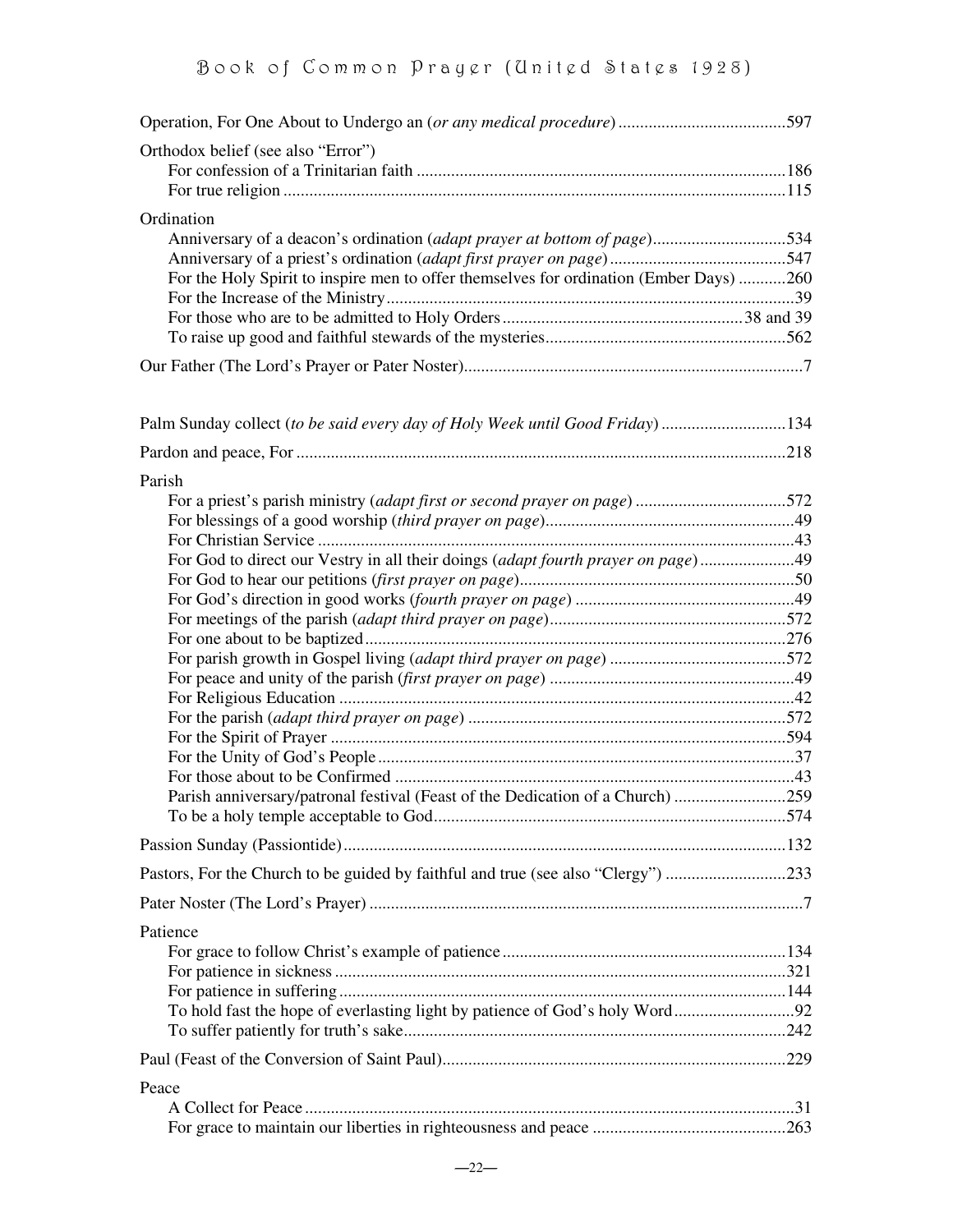# Ind g x of Pray g rs and Thanksgivings

| Penance (see also "Repentance")                                                       |  |
|---------------------------------------------------------------------------------------|--|
|                                                                                       |  |
|                                                                                       |  |
|                                                                                       |  |
|                                                                                       |  |
|                                                                                       |  |
|                                                                                       |  |
|                                                                                       |  |
|                                                                                       |  |
| Pentecost (Whitsunday, see also "Whitsuntide")                                        |  |
|                                                                                       |  |
|                                                                                       |  |
|                                                                                       |  |
| Persecution (see also "Cross")                                                        |  |
|                                                                                       |  |
|                                                                                       |  |
|                                                                                       |  |
| Petitions (see also "Supplications")                                                  |  |
|                                                                                       |  |
|                                                                                       |  |
|                                                                                       |  |
|                                                                                       |  |
|                                                                                       |  |
|                                                                                       |  |
|                                                                                       |  |
| Political Authorities (see "Civil Authorities")                                       |  |
| Poor, Homeless, and Needy                                                             |  |
|                                                                                       |  |
| For Fruitful Seasons that the poor and needy may give thanks (first prayer on page)40 |  |
|                                                                                       |  |
| Praise (see also "Thanksgivings")                                                     |  |
|                                                                                       |  |
|                                                                                       |  |
|                                                                                       |  |
|                                                                                       |  |
| For God's daily preservation of His people (Acknowledgement of God's Mercy)587        |  |
|                                                                                       |  |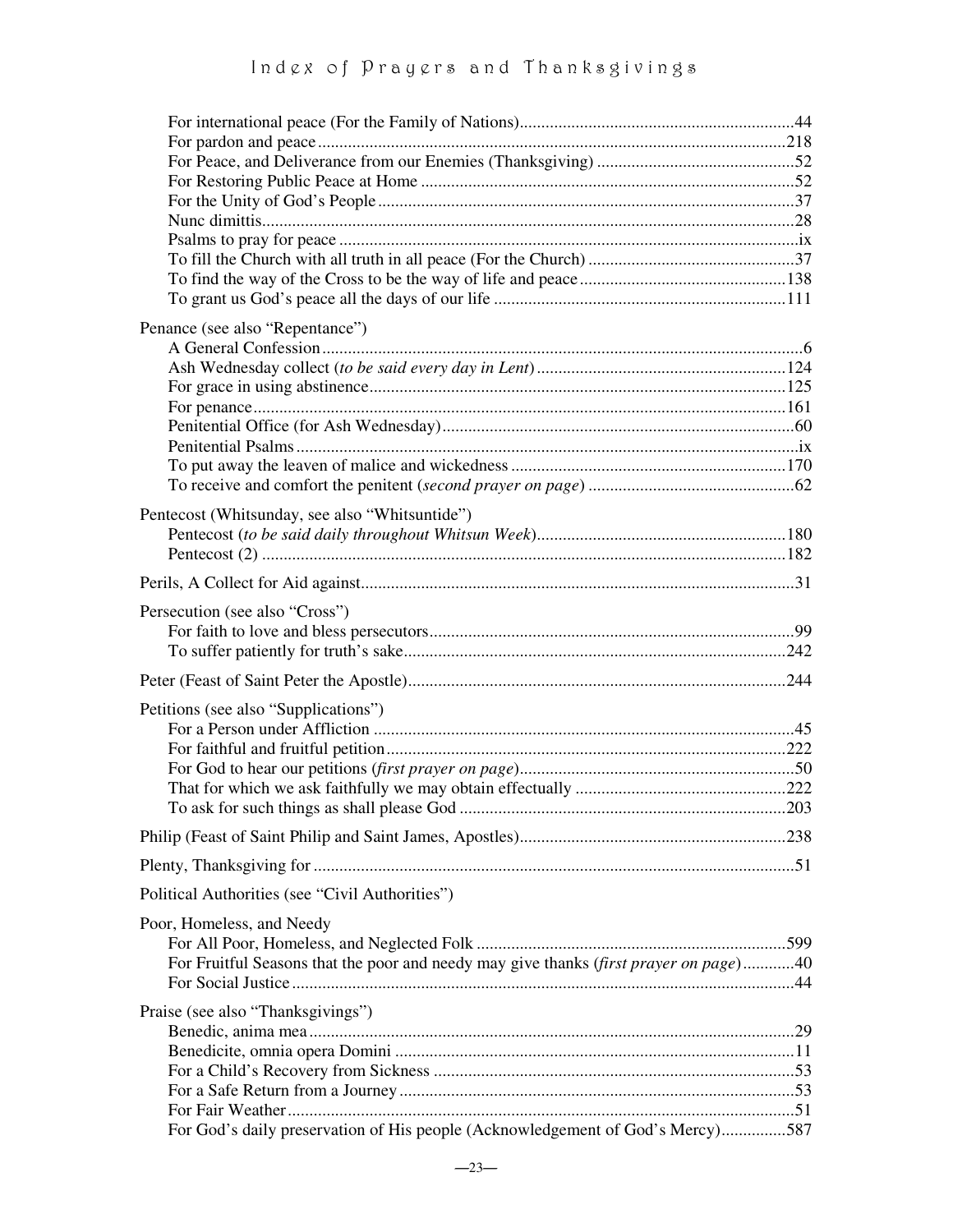| For preservation through childbirth (The Thanksgiving of Women after Child-birth)51 |  |
|-------------------------------------------------------------------------------------|--|
|                                                                                     |  |
|                                                                                     |  |
|                                                                                     |  |
|                                                                                     |  |
| Prayer (see also "Morning Prayer" and "Evening Prayer")                             |  |
|                                                                                     |  |
|                                                                                     |  |
|                                                                                     |  |
|                                                                                     |  |
| For God to hear our prayers that we may be mercifully delivered by His goodness118  |  |
|                                                                                     |  |
|                                                                                     |  |
|                                                                                     |  |
|                                                                                     |  |
|                                                                                     |  |
|                                                                                     |  |
|                                                                                     |  |
|                                                                                     |  |
|                                                                                     |  |
| Preparation                                                                         |  |
|                                                                                     |  |
|                                                                                     |  |
|                                                                                     |  |
|                                                                                     |  |
|                                                                                     |  |
|                                                                                     |  |
|                                                                                     |  |
|                                                                                     |  |
| President of the United States                                                      |  |
|                                                                                     |  |
|                                                                                     |  |
| Priests (see also "Clergy")                                                         |  |
|                                                                                     |  |
|                                                                                     |  |
|                                                                                     |  |
|                                                                                     |  |
|                                                                                     |  |
|                                                                                     |  |
|                                                                                     |  |
| Profession of faith (see "Evangelism")                                              |  |
| Promises of God (see "God's Promises")                                              |  |
|                                                                                     |  |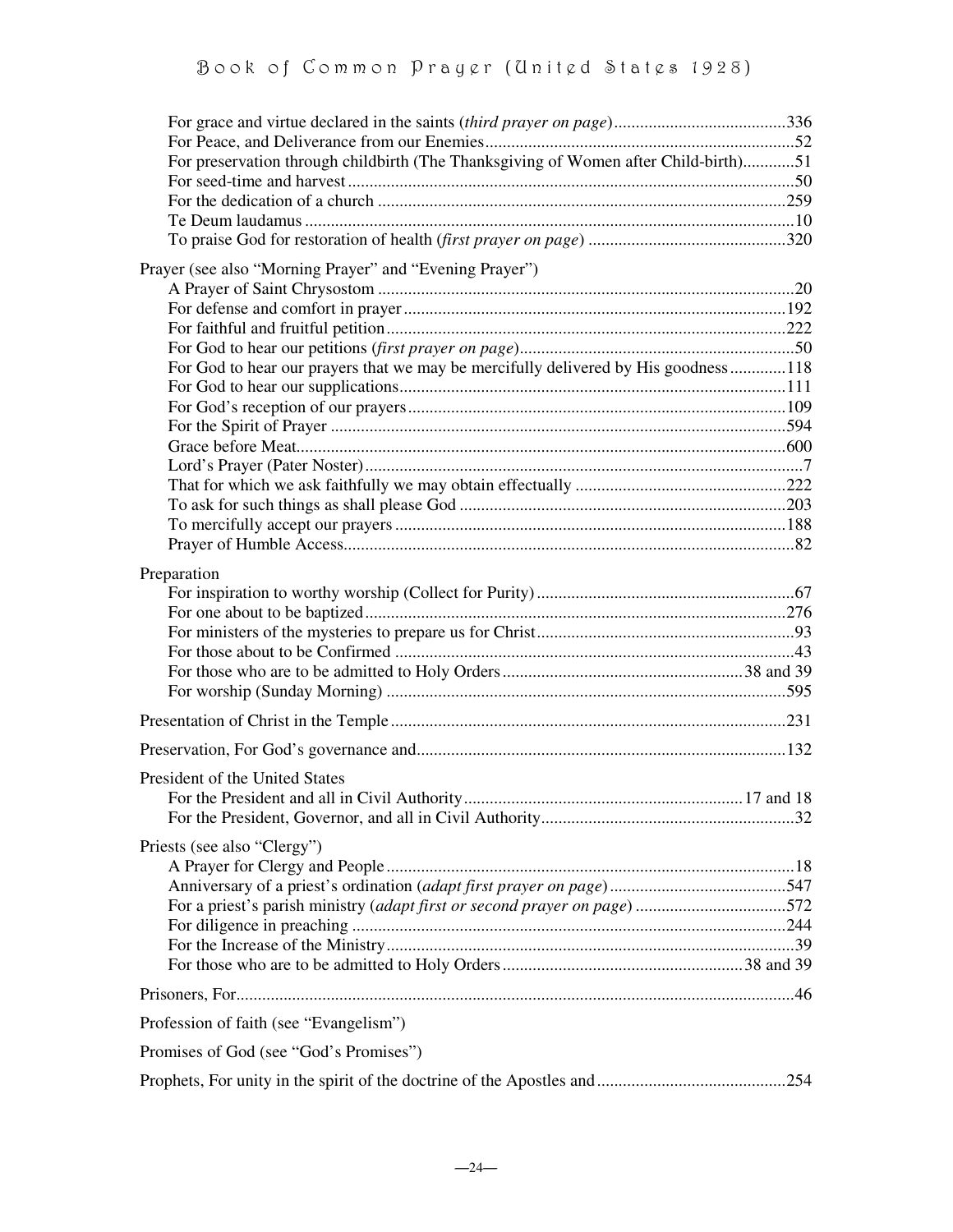| Protection (see also "Defense and Protection")                                         |  |
|----------------------------------------------------------------------------------------|--|
|                                                                                        |  |
|                                                                                        |  |
| For protection and strength in all dangers and through all temptations114              |  |
|                                                                                        |  |
|                                                                                        |  |
|                                                                                        |  |
| That the Church may be free from all adversities through God's protection220           |  |
| Providence                                                                             |  |
| A Thanksgiving to Almighty God for the Blessings of His merciful Providence50          |  |
|                                                                                        |  |
|                                                                                        |  |
|                                                                                        |  |
|                                                                                        |  |
|                                                                                        |  |
|                                                                                        |  |
| Provincial Synod <i>(adapt</i> A Prayer to be used at the Meetings of Convention)36    |  |
| Psalms                                                                                 |  |
|                                                                                        |  |
|                                                                                        |  |
|                                                                                        |  |
|                                                                                        |  |
| Purity                                                                                 |  |
|                                                                                        |  |
|                                                                                        |  |
|                                                                                        |  |
|                                                                                        |  |
|                                                                                        |  |
|                                                                                        |  |
|                                                                                        |  |
|                                                                                        |  |
| Quietness                                                                              |  |
|                                                                                        |  |
|                                                                                        |  |
| To be delivered from the disquietude of this world to behold the King in his beauty247 |  |
|                                                                                        |  |
|                                                                                        |  |
|                                                                                        |  |
|                                                                                        |  |
|                                                                                        |  |
| Rain                                                                                   |  |
|                                                                                        |  |
|                                                                                        |  |
|                                                                                        |  |
|                                                                                        |  |
| Recovery from Sickness (see also "Healing")                                            |  |
|                                                                                        |  |
|                                                                                        |  |
|                                                                                        |  |
|                                                                                        |  |
|                                                                                        |  |
|                                                                                        |  |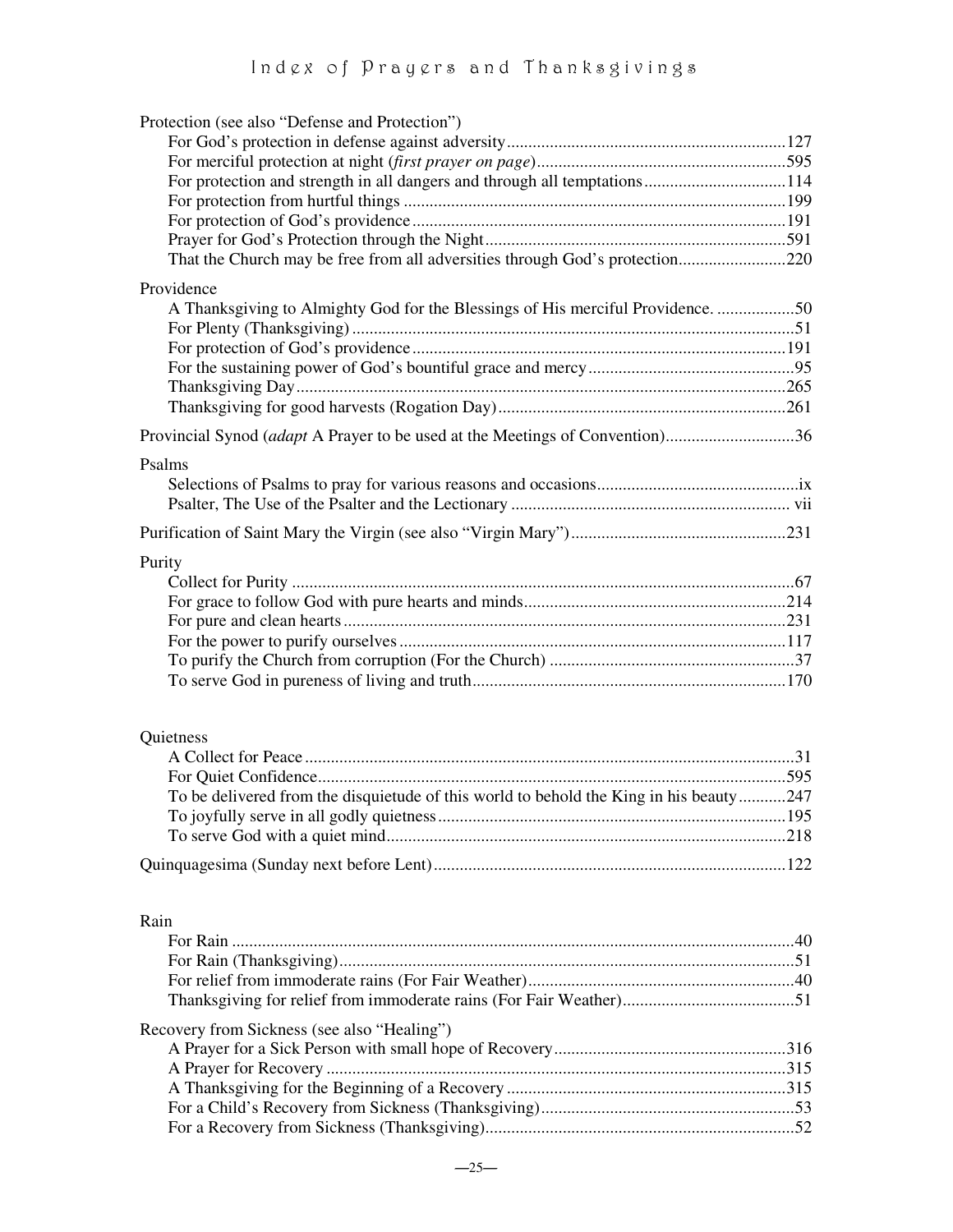| Redemption (see also "Salvation")                                             |  |
|-------------------------------------------------------------------------------|--|
| Thanksgiving for the redemption of the world (A General Thanksgiving) 19      |  |
|                                                                               |  |
| Rejoice (see also "Joy")                                                      |  |
|                                                                               |  |
|                                                                               |  |
|                                                                               |  |
| Religion                                                                      |  |
|                                                                               |  |
|                                                                               |  |
|                                                                               |  |
|                                                                               |  |
|                                                                               |  |
|                                                                               |  |
|                                                                               |  |
|                                                                               |  |
|                                                                               |  |
|                                                                               |  |
|                                                                               |  |
| Remission of sins (see "Sin" and "Forgiveness")                               |  |
|                                                                               |  |
| Repentance (see also "Penance" and "Contrition")                              |  |
|                                                                               |  |
|                                                                               |  |
|                                                                               |  |
|                                                                               |  |
|                                                                               |  |
|                                                                               |  |
|                                                                               |  |
|                                                                               |  |
| Resurrection (see also "Eternal Life")                                        |  |
|                                                                               |  |
|                                                                               |  |
| For resurrection unto the life of righteousness (last prayer on page)334      |  |
|                                                                               |  |
| To live with Christ in the joy of His resurrection (Easter Day collect 2) 165 |  |
|                                                                               |  |
|                                                                               |  |
|                                                                               |  |
| Riches (see "Money")                                                          |  |
|                                                                               |  |
| Righteousness                                                                 |  |
|                                                                               |  |
|                                                                               |  |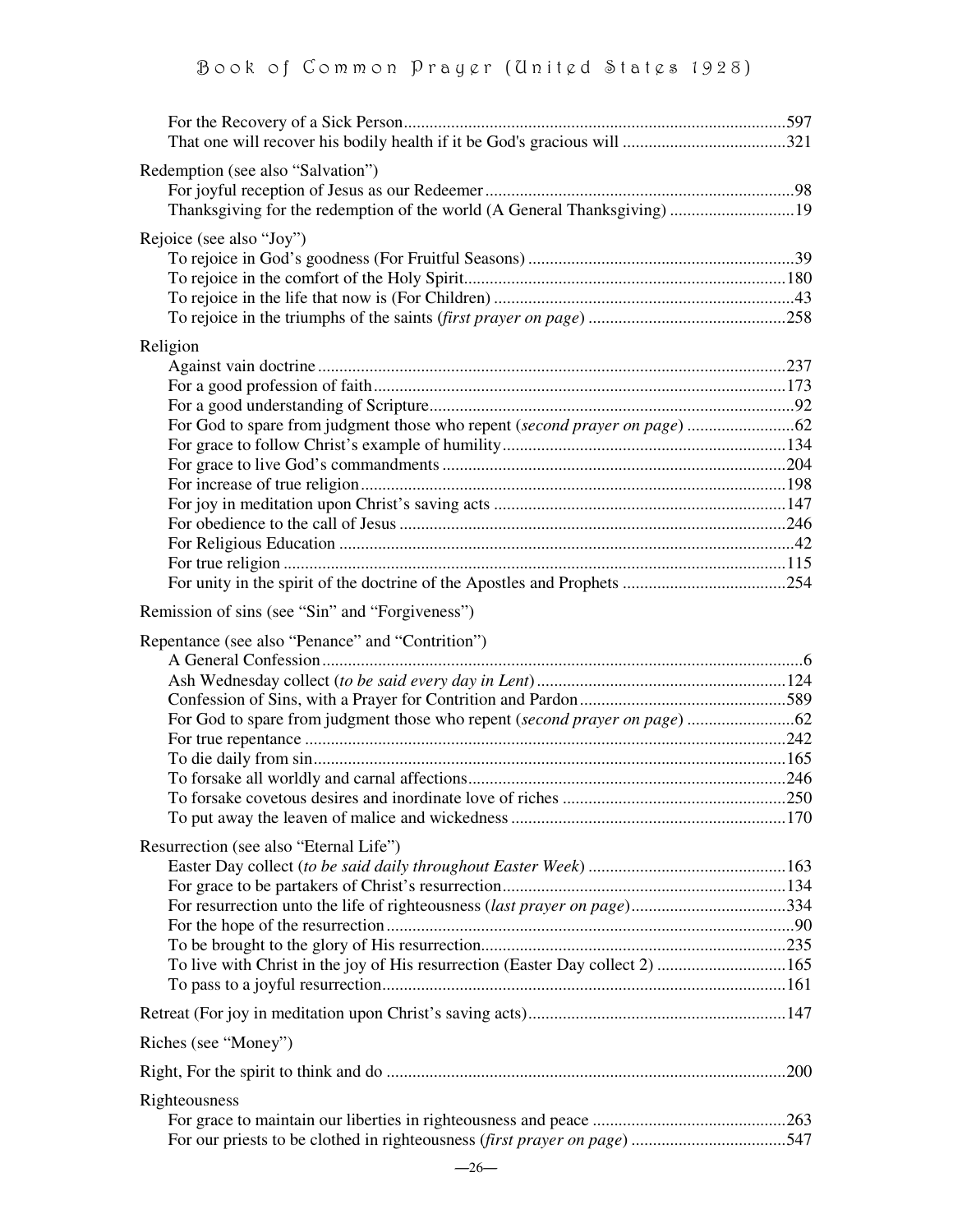| <b>Rogation Days</b>                                                                |  |
|-------------------------------------------------------------------------------------|--|
|                                                                                     |  |
|                                                                                     |  |
|                                                                                     |  |
|                                                                                     |  |
| Sacraments                                                                          |  |
|                                                                                     |  |
|                                                                                     |  |
|                                                                                     |  |
|                                                                                     |  |
|                                                                                     |  |
|                                                                                     |  |
| For those about to receive anointing for sickness (first prayer on page)309         |  |
|                                                                                     |  |
| Saints (see also "Communion of Saints")                                             |  |
|                                                                                     |  |
|                                                                                     |  |
|                                                                                     |  |
|                                                                                     |  |
|                                                                                     |  |
|                                                                                     |  |
|                                                                                     |  |
|                                                                                     |  |
|                                                                                     |  |
|                                                                                     |  |
|                                                                                     |  |
|                                                                                     |  |
| Mary (see "Virgin Mary")                                                            |  |
|                                                                                     |  |
|                                                                                     |  |
|                                                                                     |  |
|                                                                                     |  |
|                                                                                     |  |
|                                                                                     |  |
|                                                                                     |  |
|                                                                                     |  |
|                                                                                     |  |
|                                                                                     |  |
| For grace to follow the good examples of the saints (third prayer on page)336       |  |
|                                                                                     |  |
| Salvation                                                                           |  |
|                                                                                     |  |
|                                                                                     |  |
|                                                                                     |  |
|                                                                                     |  |
| For eternal unity at time of death with those gone before (first prayer on page)268 |  |
|                                                                                     |  |
|                                                                                     |  |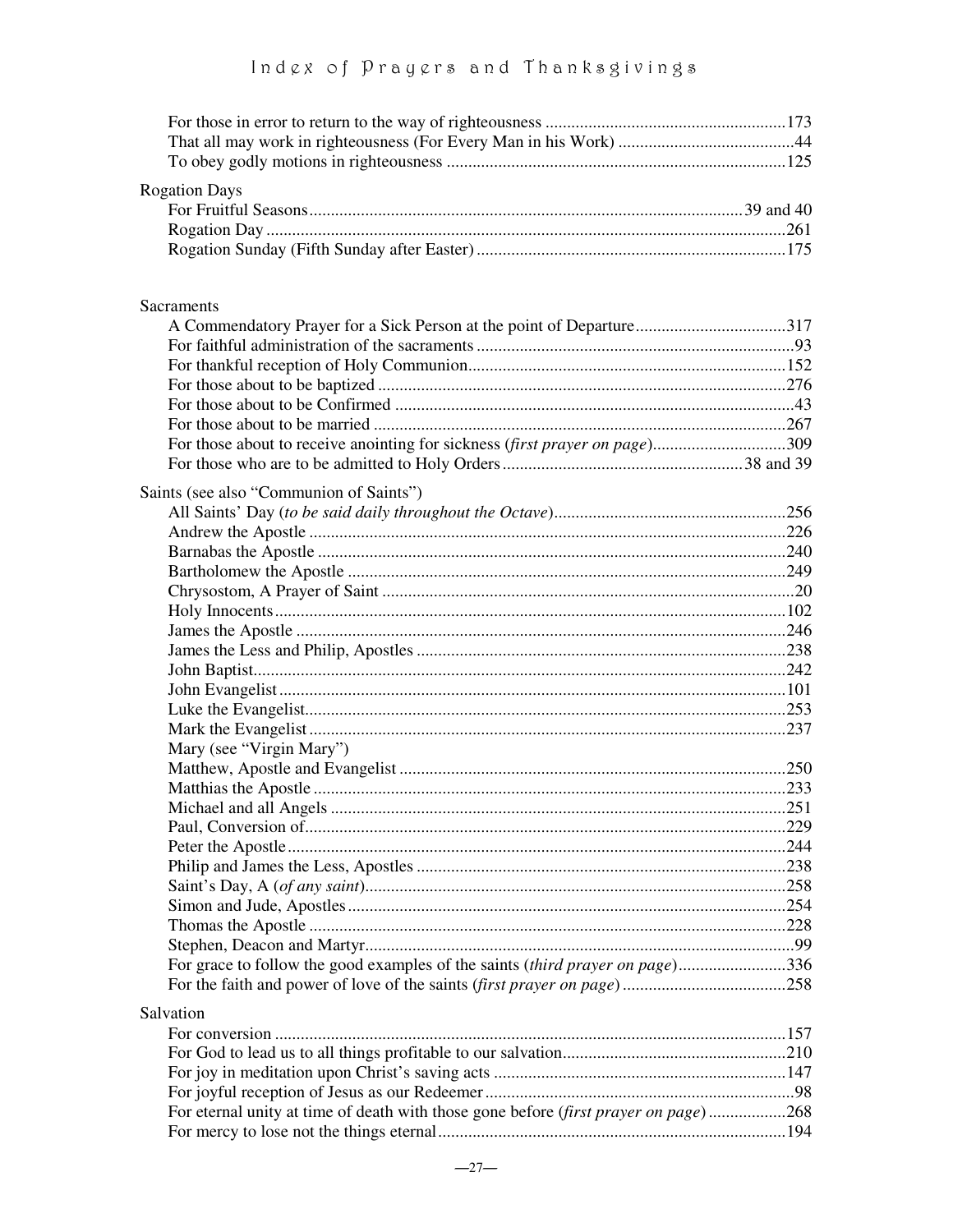| Scripture (see "Word of God")                                                              |  |
|--------------------------------------------------------------------------------------------|--|
| Second Coming of Christ (see also "Judgment")                                              |  |
|                                                                                            |  |
| Service (see "Christian Service")                                                          |  |
|                                                                                            |  |
| Sickness (see also "Healing" and "Recovery")                                               |  |
| For One About to Undergo an Operation (or any medical procedure)597                        |  |
|                                                                                            |  |
|                                                                                            |  |
|                                                                                            |  |
|                                                                                            |  |
| To give comfort and sure confidence to the sick (first prayer on page)309                  |  |
|                                                                                            |  |
| Sin (see also "Confession" and "Repentance")                                               |  |
|                                                                                            |  |
| For God to regard not the sins, but the faith of the Church (first prayer on page)49       |  |
| For pardon and peace to be cleansed from sin and serve God with a quiet mind218            |  |
|                                                                                            |  |
|                                                                                            |  |
|                                                                                            |  |
| To receive remission of sins when receiving the Sacrament (last prayer on page)294         |  |
|                                                                                            |  |
| Sorrow                                                                                     |  |
|                                                                                            |  |
|                                                                                            |  |
| Souls                                                                                      |  |
|                                                                                            |  |
| For entrance of a departed soul to the fellowship of the saints (second prayer on page)334 |  |
|                                                                                            |  |
|                                                                                            |  |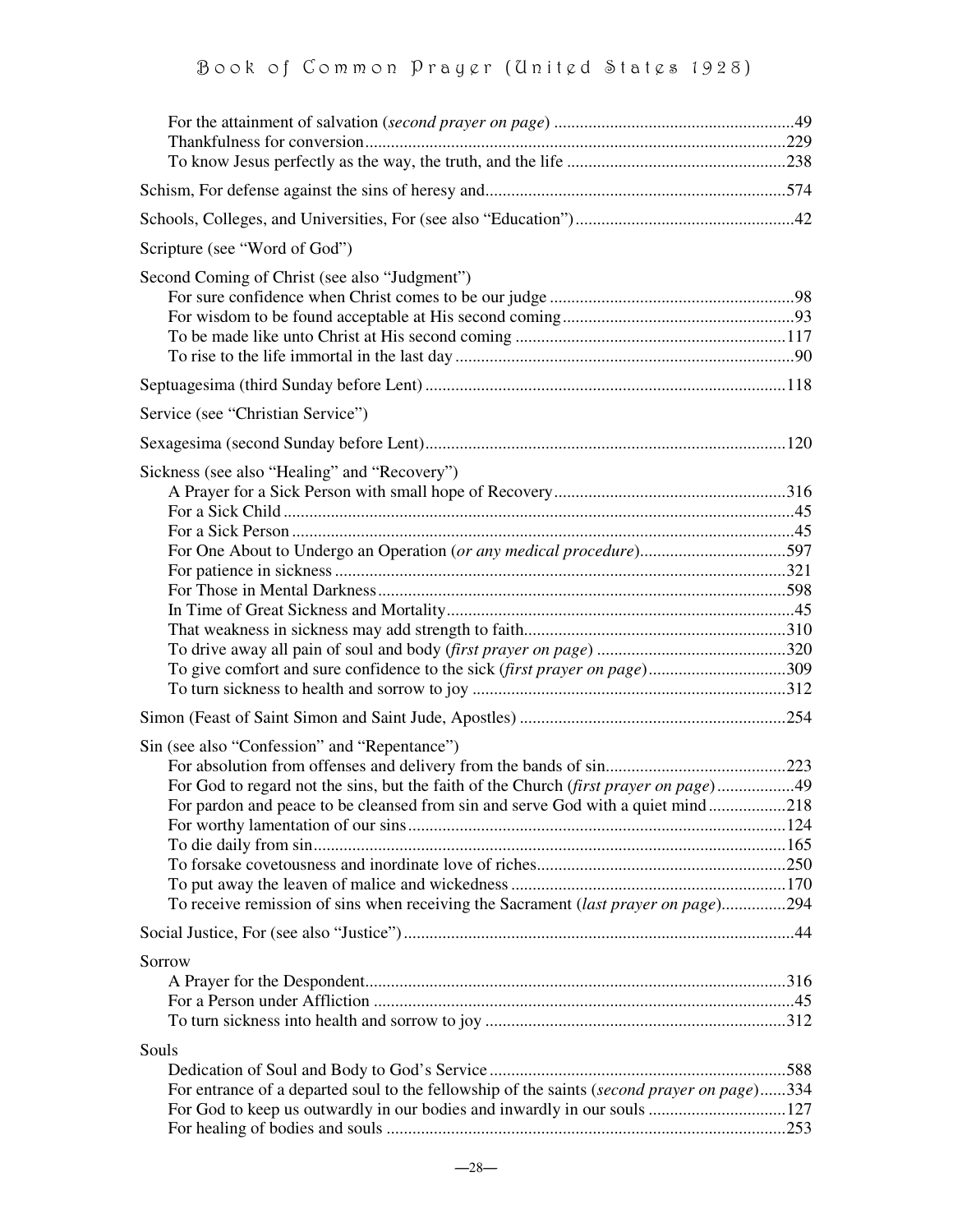| That we may be all of one heart and of one soul (For the Unity of God's People) 37         |  |
|--------------------------------------------------------------------------------------------|--|
|                                                                                            |  |
| Spirit (see also "Holy Spirit")                                                            |  |
|                                                                                            |  |
|                                                                                            |  |
| For the Spirit of Wisdom to save from false choices (For Quiet Confidence)595              |  |
| To loose the spirit of the sick from every bond (first prayer on page)319                  |  |
| <b>State</b>                                                                               |  |
|                                                                                            |  |
|                                                                                            |  |
| For the Governor (For the President, Governor, and all in Civil Authority) 32              |  |
|                                                                                            |  |
|                                                                                            |  |
|                                                                                            |  |
| Stewardship (see also "Christian Service")                                                 |  |
|                                                                                            |  |
|                                                                                            |  |
|                                                                                            |  |
|                                                                                            |  |
|                                                                                            |  |
|                                                                                            |  |
|                                                                                            |  |
|                                                                                            |  |
|                                                                                            |  |
|                                                                                            |  |
| <b>Storms</b>                                                                              |  |
|                                                                                            |  |
|                                                                                            |  |
| Strength (see also "Comfort")                                                              |  |
|                                                                                            |  |
| For protection and strength in all dangers and through all temptations114                  |  |
|                                                                                            |  |
|                                                                                            |  |
| For strength for those ministering to the sick (In Time of Great Sickness and Mortality)45 |  |
| For strength in righteousness as we grow in age (first prayer on page)588                  |  |
|                                                                                            |  |
| To go from strength to strength at time of death (first prayer on page)332                 |  |
|                                                                                            |  |
|                                                                                            |  |
|                                                                                            |  |
|                                                                                            |  |
| Suffering (see also "Cross")                                                               |  |
|                                                                                            |  |
|                                                                                            |  |
|                                                                                            |  |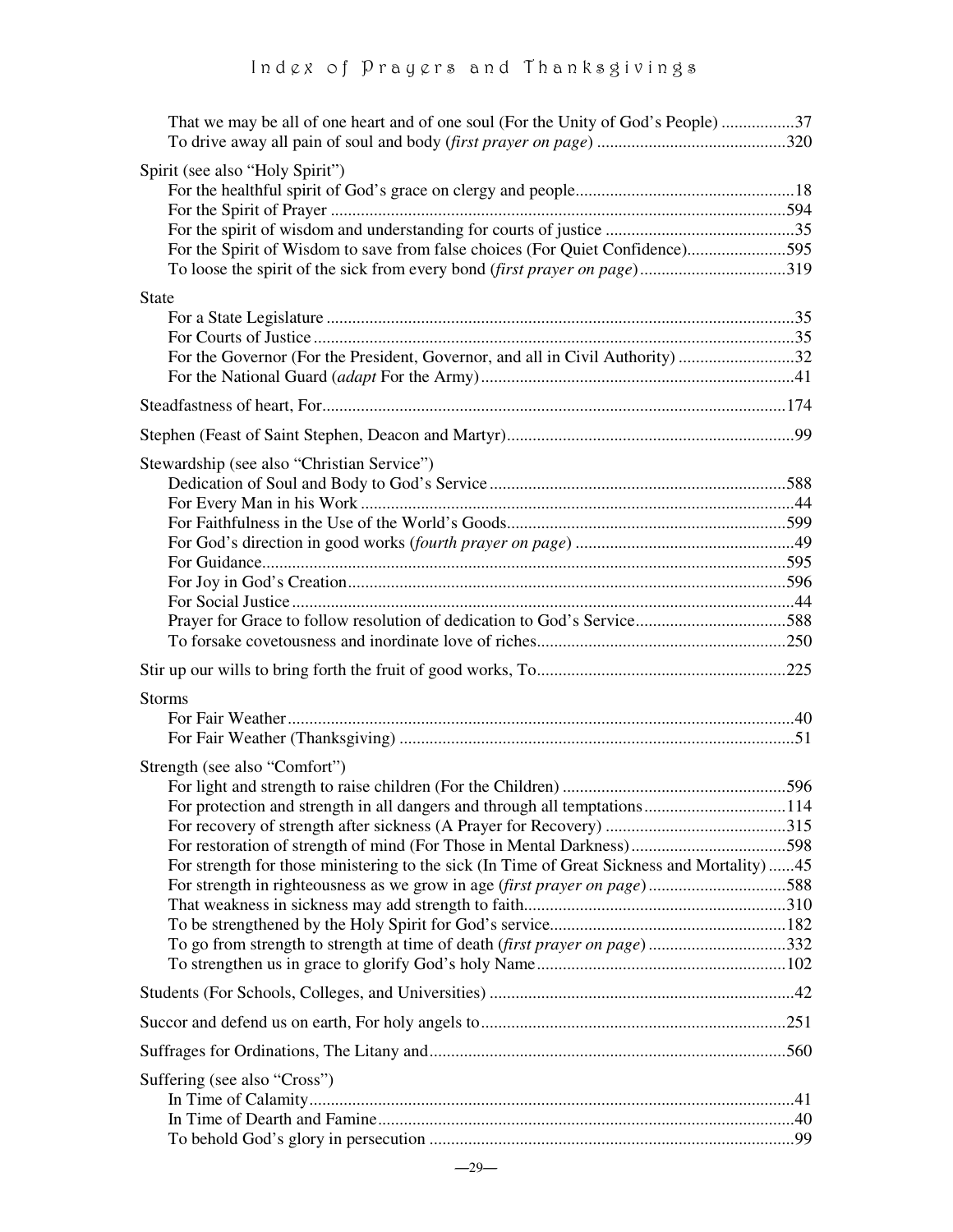| Supplications (see also "Petitions")                                                                               |  |
|--------------------------------------------------------------------------------------------------------------------|--|
|                                                                                                                    |  |
|                                                                                                                    |  |
|                                                                                                                    |  |
|                                                                                                                    |  |
| Temptation<br>For grace to withstand temptations of the world, the flesh, and the devil 214                        |  |
| Thankfulness<br>Glory to God for all his gracious gifts (For Trustfulness, second prayer)596                       |  |
| Thanksgivings (see also "Praise")<br>A Thanksgiving for the Fruits of the Earth and all the other Blessings, etc50 |  |
| Think                                                                                                              |  |
|                                                                                                                    |  |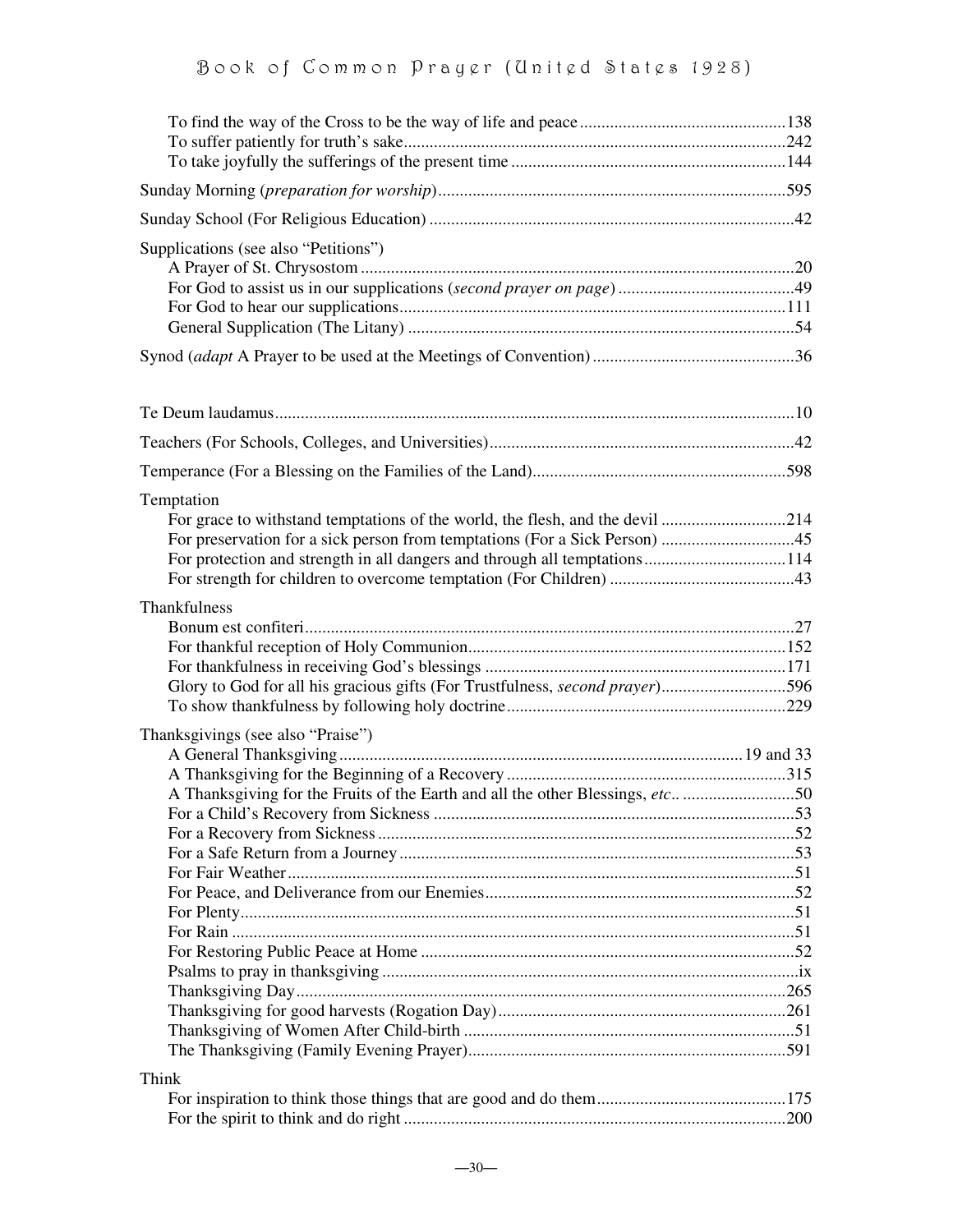| Thoughts                                                                                  |  |
|-------------------------------------------------------------------------------------------|--|
|                                                                                           |  |
|                                                                                           |  |
|                                                                                           |  |
|                                                                                           |  |
|                                                                                           |  |
| Travel (see "Journey")                                                                    |  |
|                                                                                           |  |
| Trouble (see also "Adversity")                                                            |  |
|                                                                                           |  |
|                                                                                           |  |
|                                                                                           |  |
|                                                                                           |  |
|                                                                                           |  |
|                                                                                           |  |
|                                                                                           |  |
|                                                                                           |  |
|                                                                                           |  |
|                                                                                           |  |
|                                                                                           |  |
|                                                                                           |  |
| <b>Trust</b>                                                                              |  |
| For a sick person to put trust in God (For One about to undergo an Operation) 597         |  |
|                                                                                           |  |
|                                                                                           |  |
|                                                                                           |  |
|                                                                                           |  |
| To suffer not our trust in God to fail in the day of trouble (For Our Country)36          |  |
|                                                                                           |  |
| Truth                                                                                     |  |
|                                                                                           |  |
|                                                                                           |  |
| To do our work in truth, beauty, and righteousness (For Every Man in His Work)44          |  |
|                                                                                           |  |
|                                                                                           |  |
| To graft love of truth in the hearts of our parishioners (adapt third prayer on page) 572 |  |
|                                                                                           |  |
|                                                                                           |  |
| To replenish ministers with the truth of God's doctrine <i>(first prayer on page)</i> 39  |  |
|                                                                                           |  |
| To unite the Church in the holy bond of truth (For the Unity of God's People)37           |  |
|                                                                                           |  |
|                                                                                           |  |
| Understanding                                                                             |  |

| $rac{1}{2}$ |  |
|-------------|--|
|             |  |
|             |  |
|             |  |
|             |  |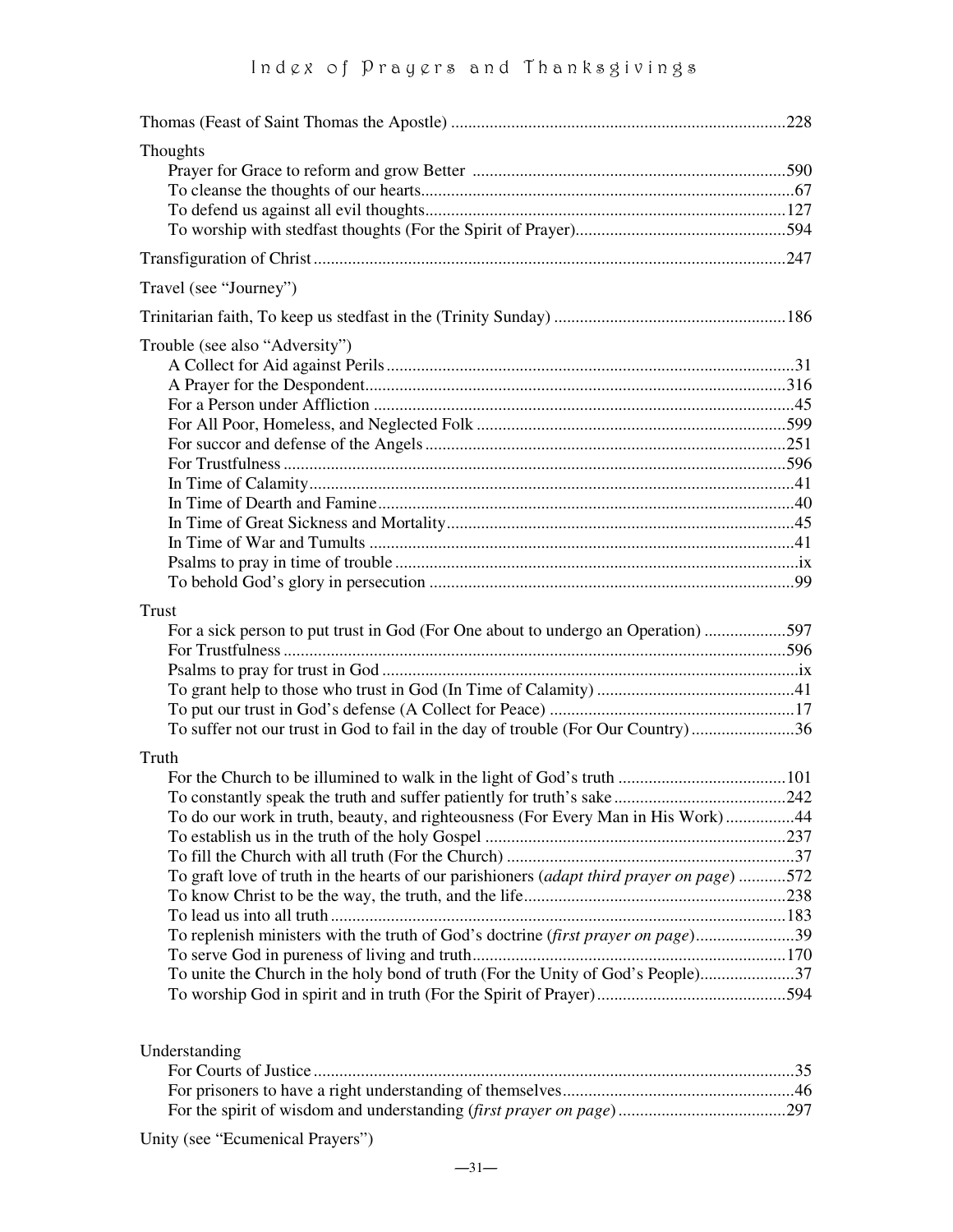| Vice                                                                                                                                                                                                                                                                                                                                                                                                                                                               |  |
|--------------------------------------------------------------------------------------------------------------------------------------------------------------------------------------------------------------------------------------------------------------------------------------------------------------------------------------------------------------------------------------------------------------------------------------------------------------------|--|
| Violence, For safety from violence, discord, and confusion (For Our Country)36                                                                                                                                                                                                                                                                                                                                                                                     |  |
| Virgin Mary                                                                                                                                                                                                                                                                                                                                                                                                                                                        |  |
| Virtue                                                                                                                                                                                                                                                                                                                                                                                                                                                             |  |
| Vocation (see also "Ministry")<br>For a priest's parish ministry (adapt first or second prayer on page) 572<br>For all estates of men in their vocation and ministry (second prayer on page)156<br>For Christian Service (appropriate for lay ministry, see also "Christian Service") 43<br>For the Holy Spirit to inspire men to offer themselves for ordination (Ember Days) 260<br>That being called by God's holy Word, we may give up ourselves obediently226 |  |
| War (see also "Peace")                                                                                                                                                                                                                                                                                                                                                                                                                                             |  |
| Way<br>For Christians to be led into the way of truth (A Prayer for all Conditions of Men)32<br>For grace to follow the way of Christ to a peaceful death (second prayer on page)336<br>For nations to be guided in the way of justice and truth (For the Family of Nations)44<br>To direct, sanctify, and govern us in the ways of His laws (last prayer on page)298                                                                                              |  |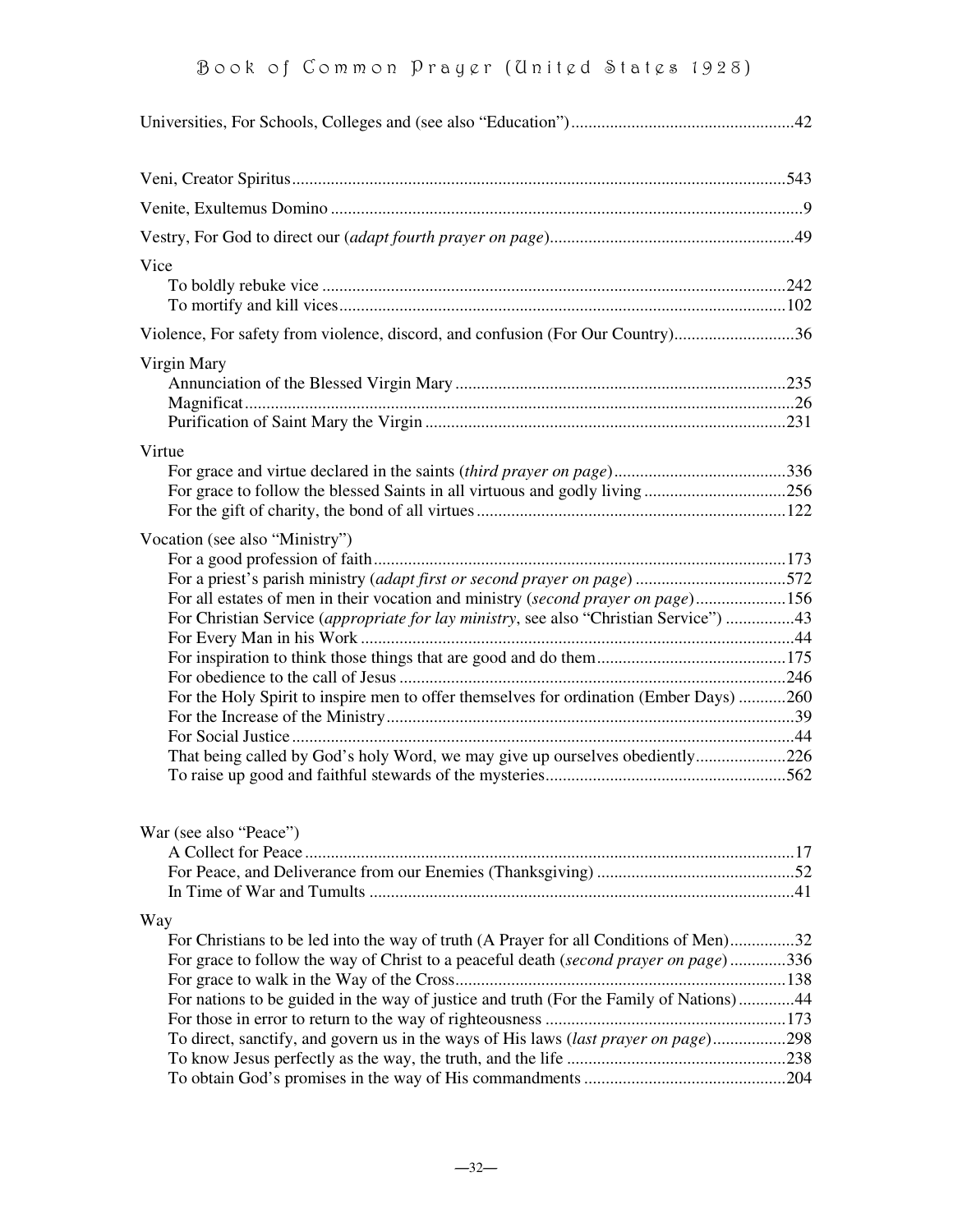| Weather                                                                                |  |
|----------------------------------------------------------------------------------------|--|
|                                                                                        |  |
|                                                                                        |  |
|                                                                                        |  |
|                                                                                        |  |
|                                                                                        |  |
| Wedding (see also "Marriage")                                                          |  |
|                                                                                        |  |
|                                                                                        |  |
|                                                                                        |  |
| Whitsuntide (Pentecost)                                                                |  |
|                                                                                        |  |
|                                                                                        |  |
|                                                                                        |  |
|                                                                                        |  |
|                                                                                        |  |
|                                                                                        |  |
|                                                                                        |  |
| Will of God (see "Obedience")                                                          |  |
| Wisdom                                                                                 |  |
|                                                                                        |  |
|                                                                                        |  |
|                                                                                        |  |
|                                                                                        |  |
|                                                                                        |  |
|                                                                                        |  |
|                                                                                        |  |
|                                                                                        |  |
|                                                                                        |  |
|                                                                                        |  |
|                                                                                        |  |
|                                                                                        |  |
|                                                                                        |  |
| Word of God                                                                            |  |
|                                                                                        |  |
|                                                                                        |  |
|                                                                                        |  |
| To take away ignorance, hardness of heart, and contempt of the Word 157                |  |
| World                                                                                  |  |
|                                                                                        |  |
|                                                                                        |  |
|                                                                                        |  |
| For preservation against worldly anxieties (For Trustfulness, first prayer) 596        |  |
|                                                                                        |  |
|                                                                                        |  |
| To be delivered from the disquietude of this world to behold the King in his beauty247 |  |
| Work (see also "Employment" and "Vocation")                                            |  |
|                                                                                        |  |
|                                                                                        |  |